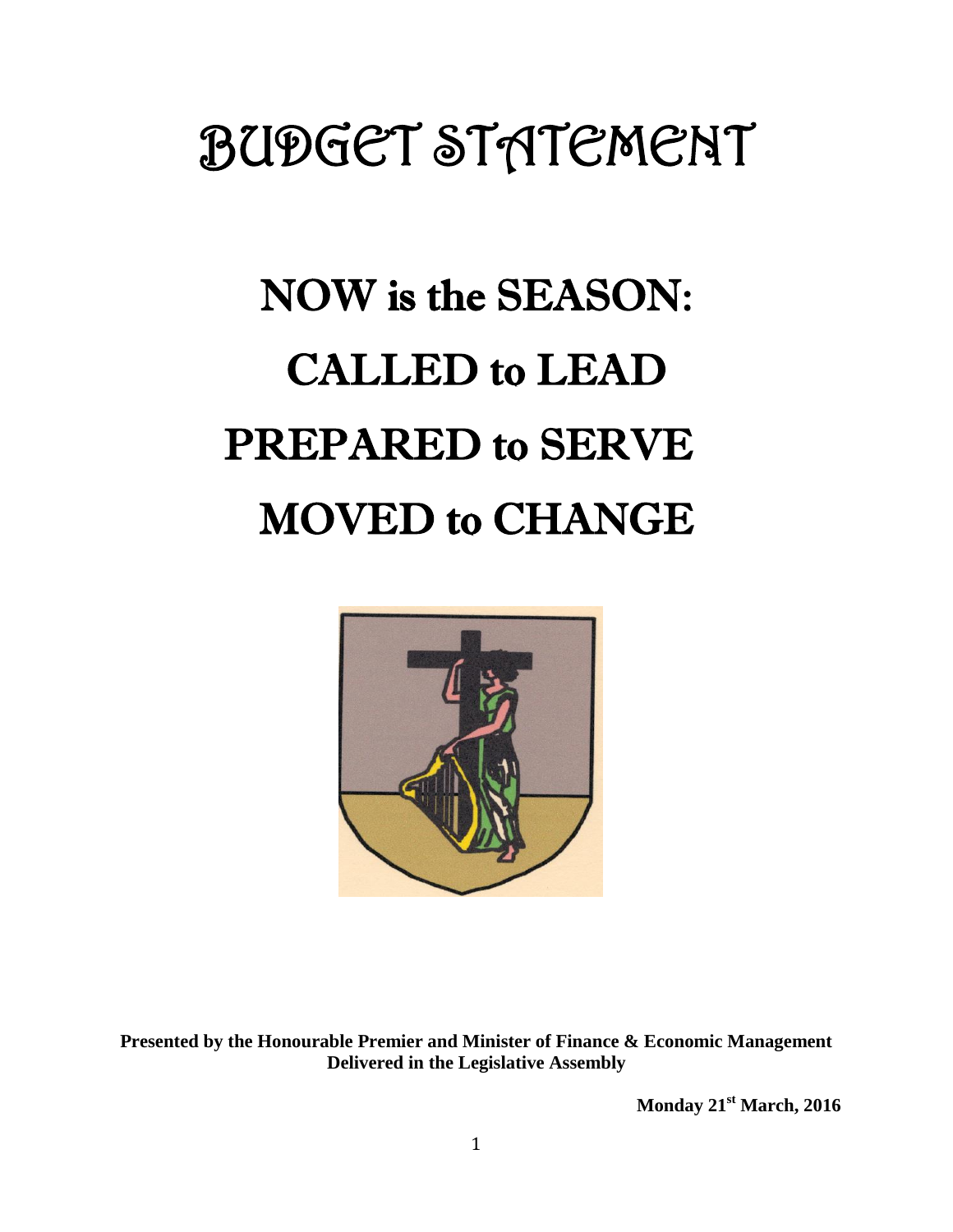## <span id="page-1-0"></span>**Table of Contents**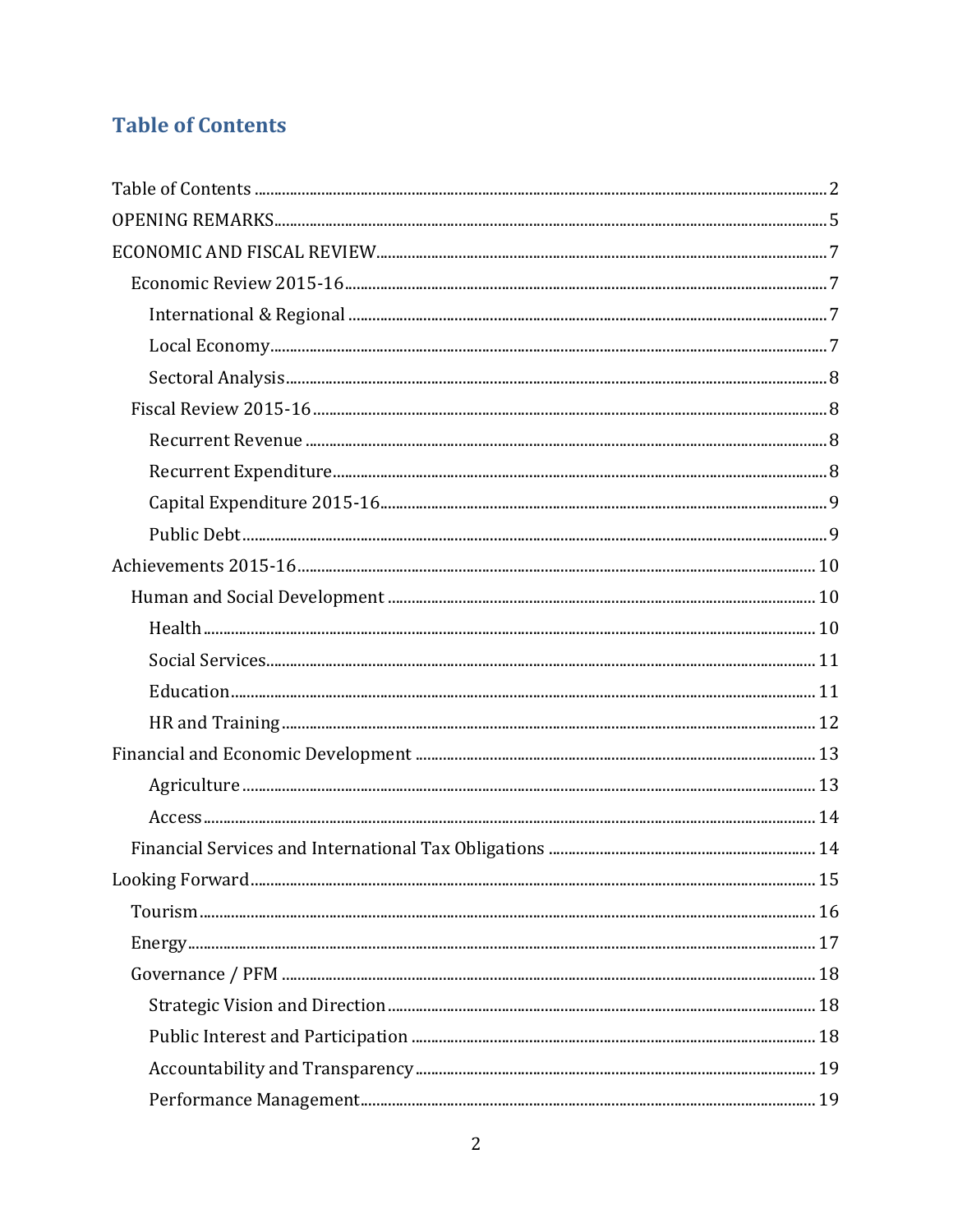| Healthcare services and infrastructure (increased by \$1.9 million) 26   |  |
|--------------------------------------------------------------------------|--|
| Social Protection - Child Safeguarding (increased by \$1.81 million)  26 |  |
|                                                                          |  |
|                                                                          |  |
|                                                                          |  |
|                                                                          |  |
|                                                                          |  |
|                                                                          |  |
|                                                                          |  |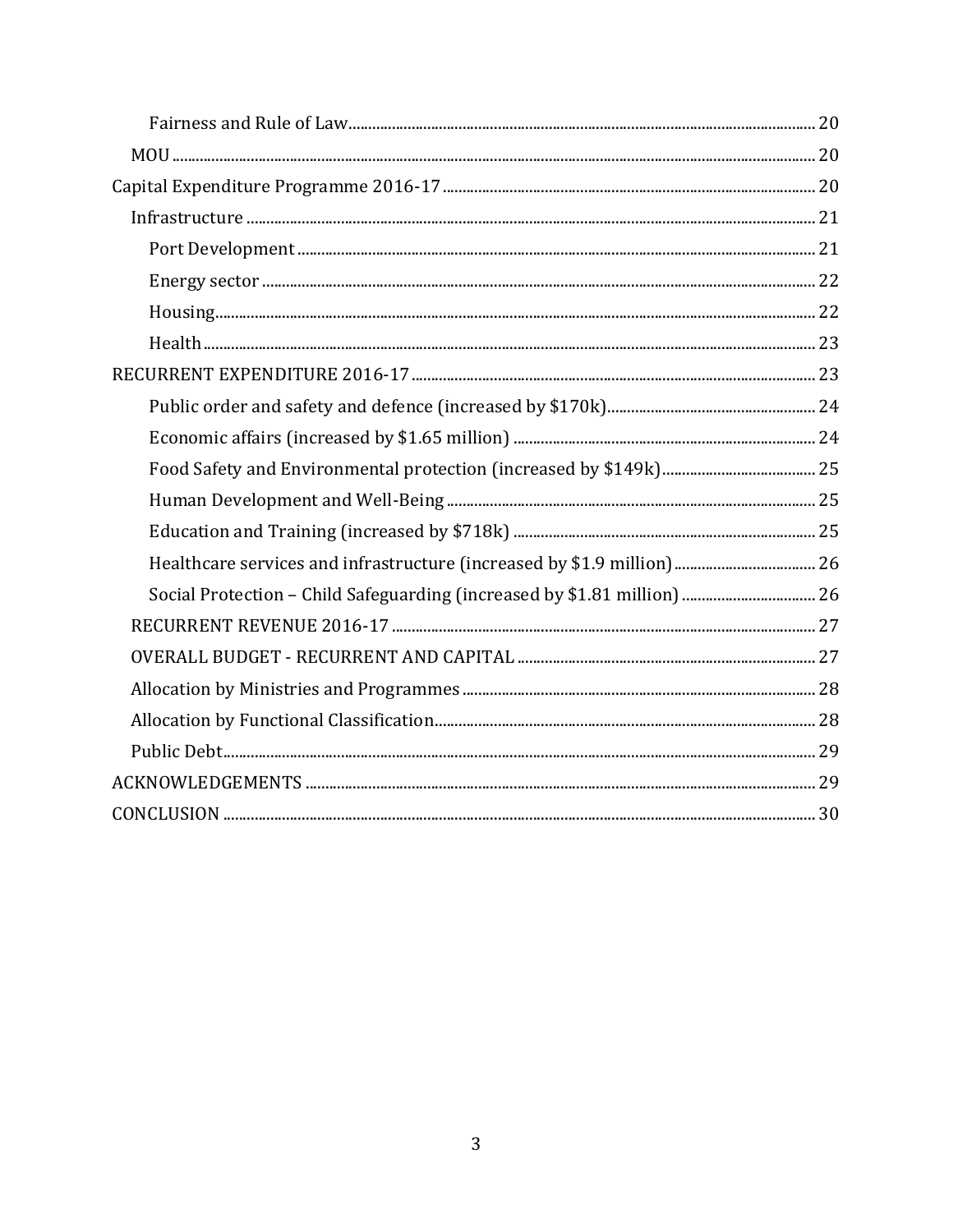#### LIST OF ABBREVIATIONS

| <b>CAPE</b>    | Caribbean Advanced Proficiency Examination                         |
|----------------|--------------------------------------------------------------------|
| <b>CARICAD</b> | Caribbean Centre for Development Administration                    |
| CARICOM        | Caribbean Community                                                |
| <b>CARTAC</b>  | Caribbean Regional Technical Assistance Centre                     |
| <b>CDB</b>     | Caribbean Development Bank                                         |
| <b>DFID</b>    | Department for International Development                           |
| <b>ECCB</b>    | Eastern Caribbean Central Bank                                     |
| <b>ECG</b>     | Electrocardiogram                                                  |
| <b>ECLAC</b>   | Economic Commission for Latin America and the Caribbean            |
| EU             | <b>European Union</b>                                              |
| <b>FATCA</b>   | Foreign Account Tax Compliance Agreement                           |
| <b>FCAU</b>    | Financial Crime and Analysis Unit                                  |
| <b>FCO</b>     | Foreign and Commonwealth Office                                    |
| <b>GDP</b>     | <b>Gross Domestic Product</b>                                      |
| GoM            | <b>Government of Montserrat</b>                                    |
| <b>HMG</b>     | Her Majesty's Government                                           |
| <b>HOME</b>    | Home Ownership Motivates Everyone                                  |
| <b>HRMU</b>    | Human Resources Management Unit                                    |
| <b>ICT</b>     | <b>Information Communication Technology</b>                        |
| <b>KPI</b>     | Key Performance Indicators                                         |
| <b>MATLHE</b>  | Ministry of Agriculture, Trade, Lands, Housing and the Environment |
| <b>MoHSS</b>   | Ministry of Health and Social Services                             |
| MOU            | Memorandum of Understanding                                        |
| <b>MSS</b>     | Montserrat Secondary School                                        |
| <b>OECD</b>    | Organisation for Economic Cooperation and Development              |
| <b>OECS</b>    | Organisation of Eastern Caribbean States                           |
| <b>PADR</b>    | Performance Assessment Development Report                          |
| <b>PAHO</b>    | Pan American Health Organisation                                   |
| <b>PEFA</b>    | Public Expenditure Framework Assessment                            |
| SDP            | Sustainable Development Plan                                       |
| <b>TC</b>      | <b>Technical Cooperation</b>                                       |
| <b>UNDP</b>    | United Nations Development Programme                               |
| <b>UNICEF</b>  | United Nations International Children's Education Fund             |
| <b>UTECH</b>   | University of Technology                                           |
| <b>UWI</b>     | University of the West Indies                                      |
| <b>WHO</b>     | World Health Organisation                                          |
| <b>WICB</b>    | West Indies Cricket Board                                          |
|                |                                                                    |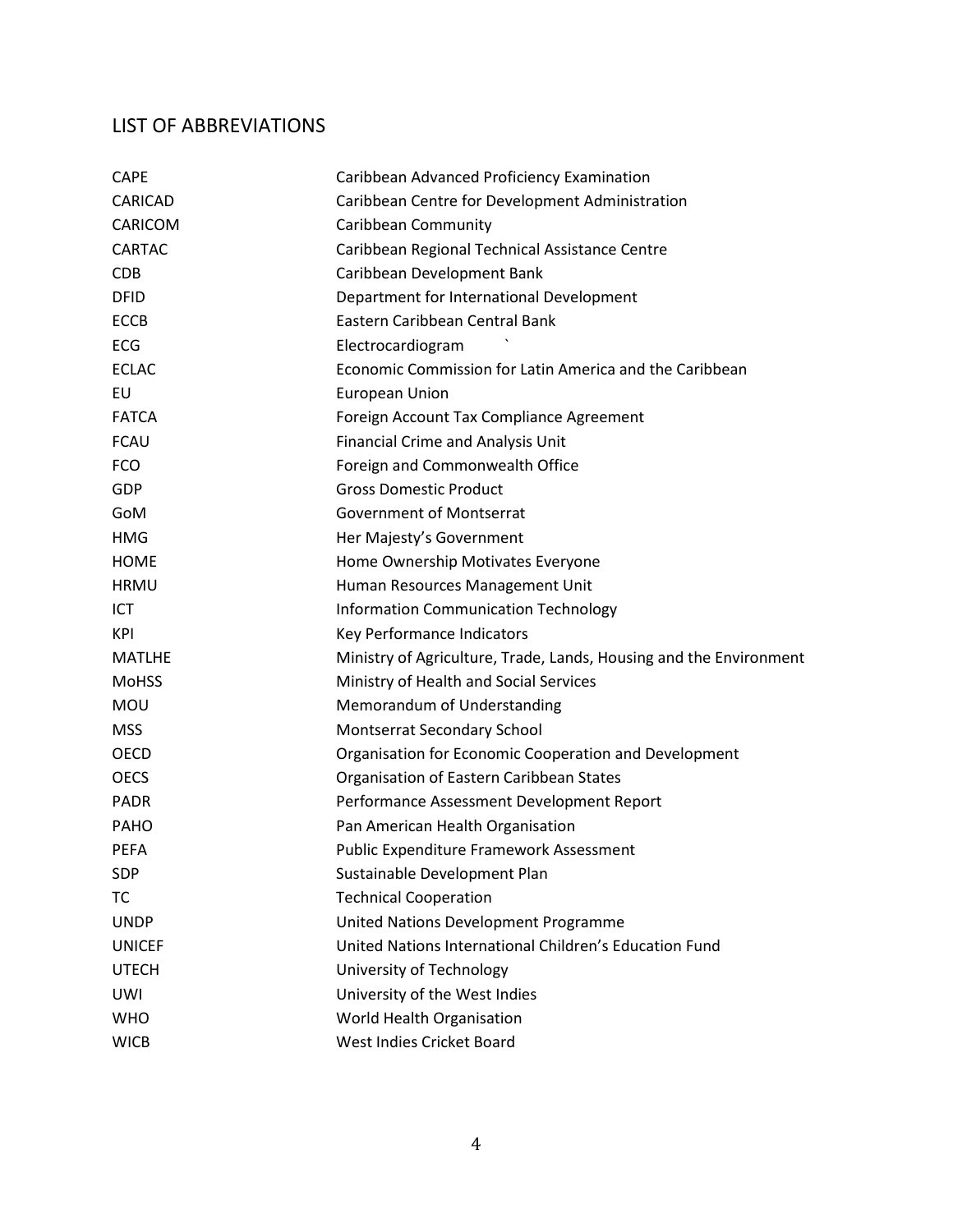## **2016 Budget Speech -- Now is the Season: Called to** *lead***, Prepared to** *serve***, Moved to** *change*



## <span id="page-4-0"></span>**OPENING REMARKS**

Madam Speaker I rise to move a motion for the second reading of the Bill shortly entitled the Appropriation Bill 2016-17.

Madam Speaker,

I have the honour this afternoon to present to the Legislative Assembly the budget for the financial year 2016-17.

As a first step, let me say this budget speech is a CALL TO ACTION. I hope it will motivate all of us who carry out the work of Government which this budget funds in the year ahead. Budgets, in the end are about people, not just dollars; People, who work together in partnership inspired by a common vision.

That is why this Budget is entitled: *Now is the Season: Called to lead, Prepared to serve, Moved to change.*

We must all undertake a radical shift if we are to build a better tomorrow for Montserrat.

The power to change through partnership and vision is in our hands, The PDM Government, all other legislators, and the Public Servants; The public, too, which includes Montserratians and Friends of Montserrat at home and abroad and of course last but not least, the Governor, our development partners (DFID) and Her Majesty's Government. We are all together in one team that moves Montserrat forward.

This budget builds on the Government's Policy Agenda showing the direction and intent of our leadership, supported by the Civil Servants as we work as a team towards fulfilling our national vision of *a wholesome, healthy, green, entrepreneurial Montserrat with high quality jobs - a nation that can stand up firmly on its own two feet*.

Madam Speaker, this vision requires true leadership: *"to act justly, to love mercy and walk humbly with our God."*

So, as public servants, **we must first ensure justice for all** -- the citizens, residents and friends of Montserrat at home and abroad. Justice leads to **good governance** – a safe, crimeand corruption- free, fair nation. For this very reason, 800 years ago, the leaders of England forced King John to promise in the Magna Carta that *"to no one will we sell, to no one will we deny or delay right or justice."*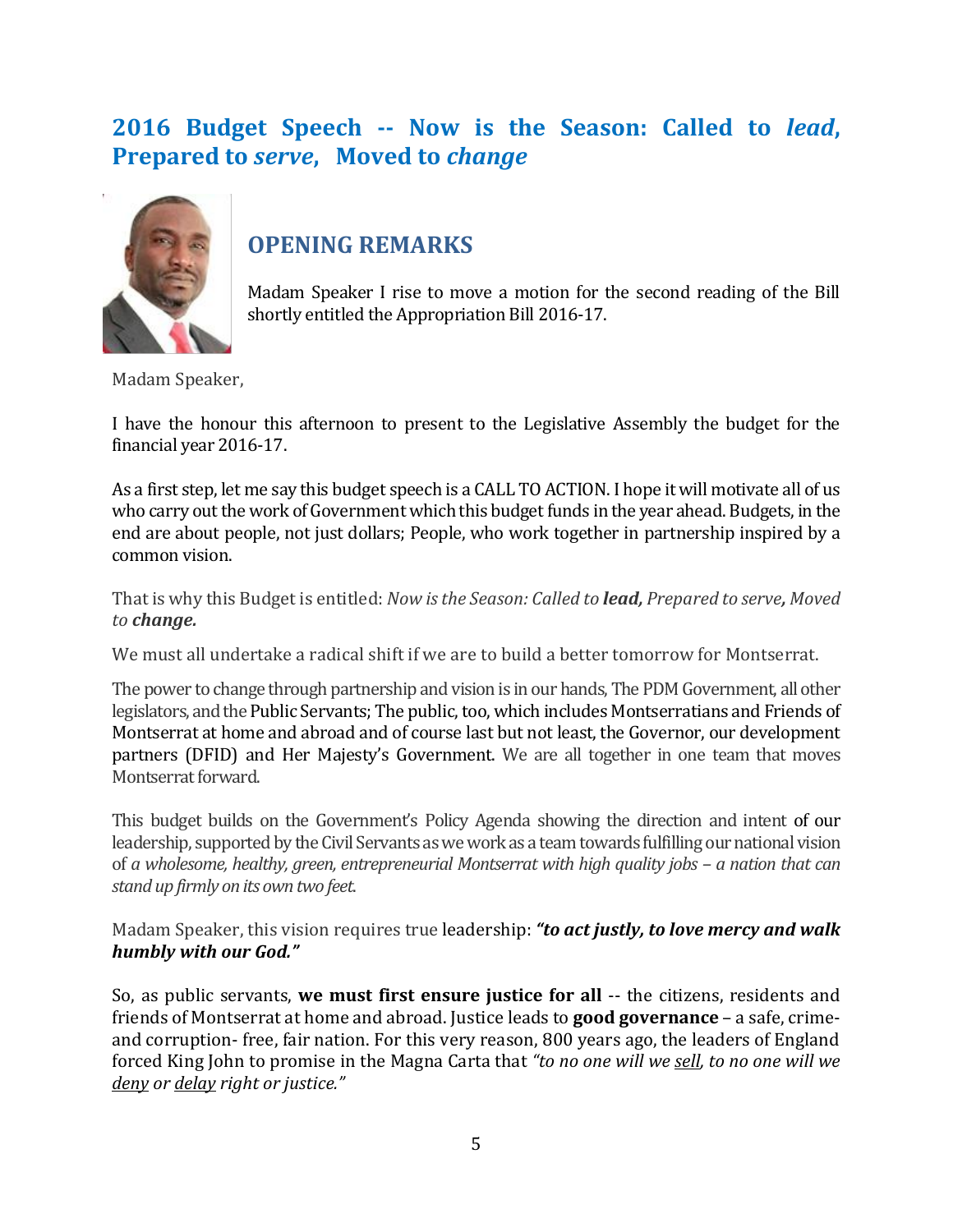**Secondly, to love mercy** we must focus on people, especially our youth and more vulnerable. That is why our **policy agenda** ensures the protection of children and vulnerable adults. But, mercy is balanced by justice, so while we must give people chances to address their mistakes, we must enforce integrity, performance and Civil Service ethics.

**Thirdly, we walk humbly together under God** – We are public servants, serving the people, not as masters in the way we behave or treat one another.

**Prepared to serve means** that we must give our best in our jobs, because it's actually about serving people; we *are Prepared – and paid – to serve the public; so, serve we must!*

**Moved to change** – Montserrat is in desperate need of change; change to our economy, our society and for each of us. Only if we change can things become better, with a growing private sector led economy with high quality jobs for our people. So, let us embrace positive change in how we think, in how we work and in how we communicate as we work together under our national Vision.

Madam Speaker, this budget calls for reform, and that will have to start with us.

Such reform is only possible because, last year we took time to clarify policy objectives, and then ensured that those objectives were fed into Sector and Strategic plans. Those plans were aligned to the budget, which is all part of improving governance. We will continue improving our governance as this is the key to unlocking funding from our development partners, as it will give them confidence that their funds will be spent wisely and with due care for valuefor-money. It is the funding of key projects through our development partnerships that will spark self-sustaining growth, high quality jobs and sustainable prosperity.

Madam Speaker, I will now set the economic context within which we operate.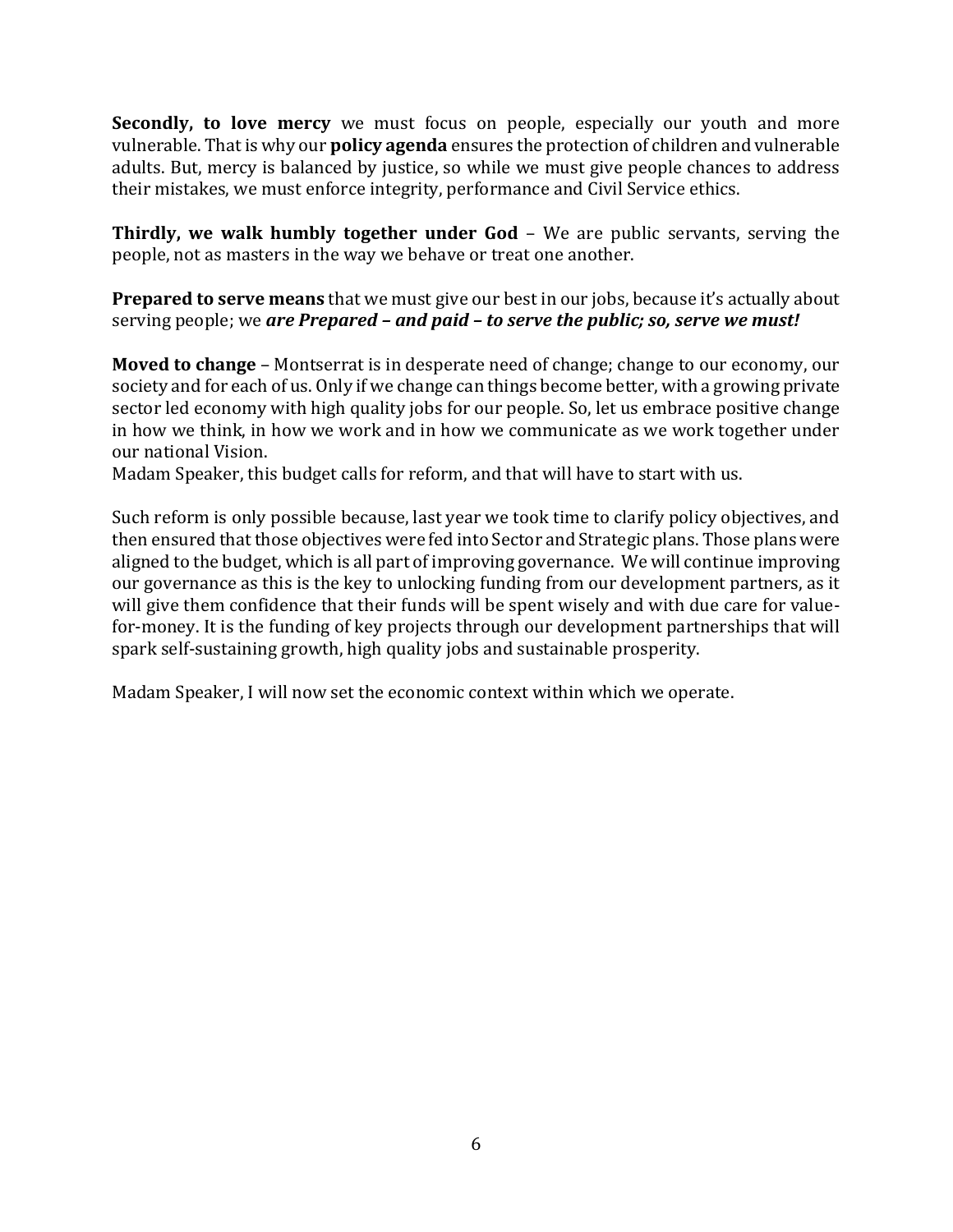## <span id="page-6-0"></span>**ECONOMIC AND FISCAL REVIEW**

## <span id="page-6-1"></span>**Economic Review 2015-16**

#### <span id="page-6-2"></span>**International & Regional**

Madam Speaker, eight years after the 2008 – 9 global recession, growth across the advanced economies remains uneven and is potentially unstable. For example, the UK economy is growing at 2.2 percent and the US economy is growing a shade faster at 2.5 percent. These countries are two of the major sources for tourists coming into our region, and they are major development and trading partners for Montserrat and the rest of the region. However, in the past ten years since 2006, the US has not had any year with growth of at least 3 percent (with the average rate for 2006 – 2015 being 1.4 percent)<sup>1</sup>; whilst, since the 1960's the average rate of growth during recovery from a recession in the US has reportedly been 3.9 percent. Consumption spending and cheap energy continue to be the main drivers behind growth in these major economies.

Germany and France, the two largest Euro Zone economies, experienced even lower growth during 2015. They grew at a slower rate than the 1.9 percent average for all advanced economies. Consequently, the Euro Zone as a whole saw a growth rate of only 1.5 percent. This is not surprising, as the much headlined economic woes and challenges facing the currency union persisted across 2015.

The recovery of the UK and the US economies is expected to continue into 2016.

Growth in our own EC Currency Union is being led by Tourism and tourism related construction, and it is supported by the economic recovery in these two major source markets. The region therefore experienced broad based growth due to the increased activity in these two major sectors. The growth is expected to last into the medium term but it must be highlighted that this growth is almost wholly externally driven and is vulnerable to risk of a slowdown in the recovery of our major partners, especially if the issues affecting the emerging economies persist.

#### <span id="page-6-3"></span>**Local Economy**

Madam Speaker, although the global and regional economy experienced fair growth during the last year, Montserrat is estimated to have experienced growth of 0.5 percent. This was as result of a reassessment and rebalancing of the Capital investment objectives of Montserrat. While in the medium term to long-term, this rebalancing is expected to have a significant impact on the economy, it created an expected lag during the reprioritisation process. Madam Speaker, our Government is working diligently to ensure that projects that yield maximum socio-economic benefits are placed on the front-burner and these will be detailed later in my presentation.

 $\overline{\phantom{a}}$ 

<sup>&</sup>lt;sup>1</sup> Cf US Bureau of Economic Analysis Tables of real growth for 1930 - 2015.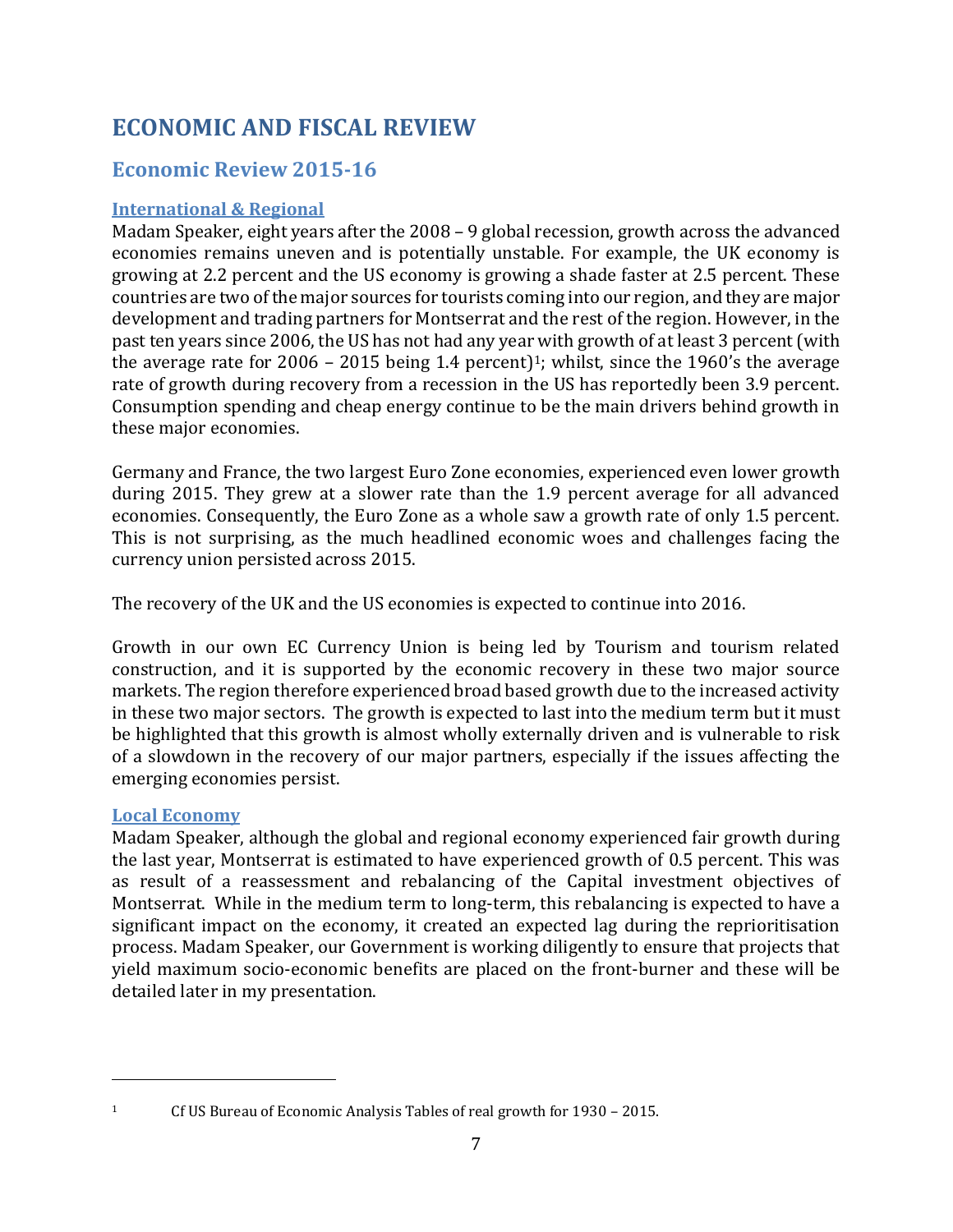Madam Speaker, as a result of such efforts the forecast for growth in the Montserrat economy for the upcoming year is 1.4 percent.

#### <span id="page-7-0"></span>**Sectoral Analysis**

Madam Speaker, growth in construction on our neighbouring islands has resulted in significant growth in our Mining & Quarrying sector here in Montserrat during the past year; we expect this growth to continue during the upcoming year. The Hotels & Restaurant sector benefitted from an increase in Tourists, especially day trippers. Public Administration continues to be the largest single contributor to local economic activity.

#### <span id="page-7-1"></span>**Fiscal Review 2015-16**

Madam Speaker, we now turn to the Government's fiscal performance for 2015-16. This involves a review of recurrent revenue relative to recurrent expenditure, and combining this with capital revenue and capital expenditure to give a picture of the Government's overall fiscal balance in 2015-16.

#### <span id="page-7-2"></span>**Recurrent Revenue**

We expect that recurrent revenue for 2015-16 will be \$122.5 million, down from the estimate made last March, \$128.24 million. This would be a small increase of around \$1.1 million or 0.91 percent over Government's collection in 2014-15; when \$121.41 million was collected.

UK Budget Support remains the highest contributor to our revenues. HMG provided \$75.93 million in 2015-16 but, this fell below the estimate of \$79.68 million. The fall in the value of the Pound Sterling accounted for most of this difference. Personal Income Tax, the second largest revenue item, is expected to yield \$11.42 million. This would be a 5.60 percent decrease on 2014-15 collections of \$12.1 million. Collections of Consumption Tax are expected to total \$10.88 million, \$450,000 below the March 2015 estimate (\$11.33 million).

This government continues to support the sand mining industry and exports from our Mining Sector are projected to yield \$0.51 million, 154 percent over the budgeted estimates. The growth of this sector is part of turning "ash to cash" and we will continue to provide the enabling environment within which the sector can grow.

#### <span id="page-7-3"></span>**Recurrent Expenditure**

We expect recurrent expenditure to total \$115.8 million for 2015-16. This is \$12.44 million less than the budget estimate of \$128.24 million. Madam Speaker, this government has maintained a fiscally responsible approach to government expenditure. The recurrent balance, the difference between recurrent revenue and recurrent expenditure, is projected to yield a positive balance of approximately \$5.55 million (unaudited).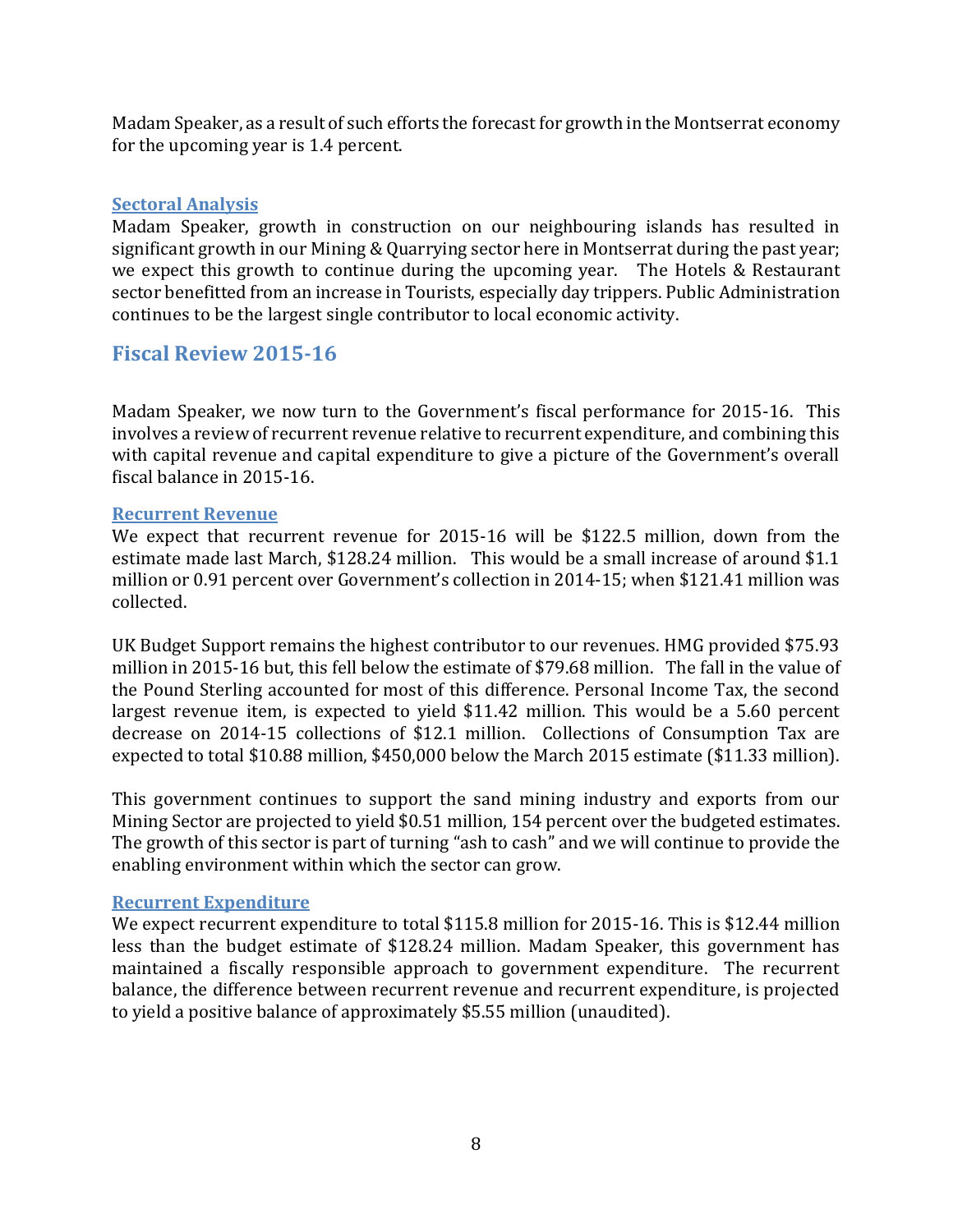#### <span id="page-8-0"></span>**Capital Expenditure 2015-16**

During this year, we received additional capital grants of \$26.26 million. These are additional funds approved after the Appropriation Bill was passed last March. As a result, the total Capital budget for 2015-16 was \$57.17 million. At the end of the fiscal year, March 31st 2016 there will be a positive balance which rolls over into the next fiscal period of \$4.26 million.

Given the \$5.55 million recurrent balance and the \$4.26 million capital balance, we have a total positive balance of \$9.81 million (unaudited).

#### <span id="page-8-1"></span>**Public Debt**

International benchmarks suggest that debt to GDP levels should be at most 60 percent. Our government continues to maintain a very low debt to GDP ratio, 7.67 percent. This is so even after the first drawdown of the CDB Loan to support the MUL Power Project.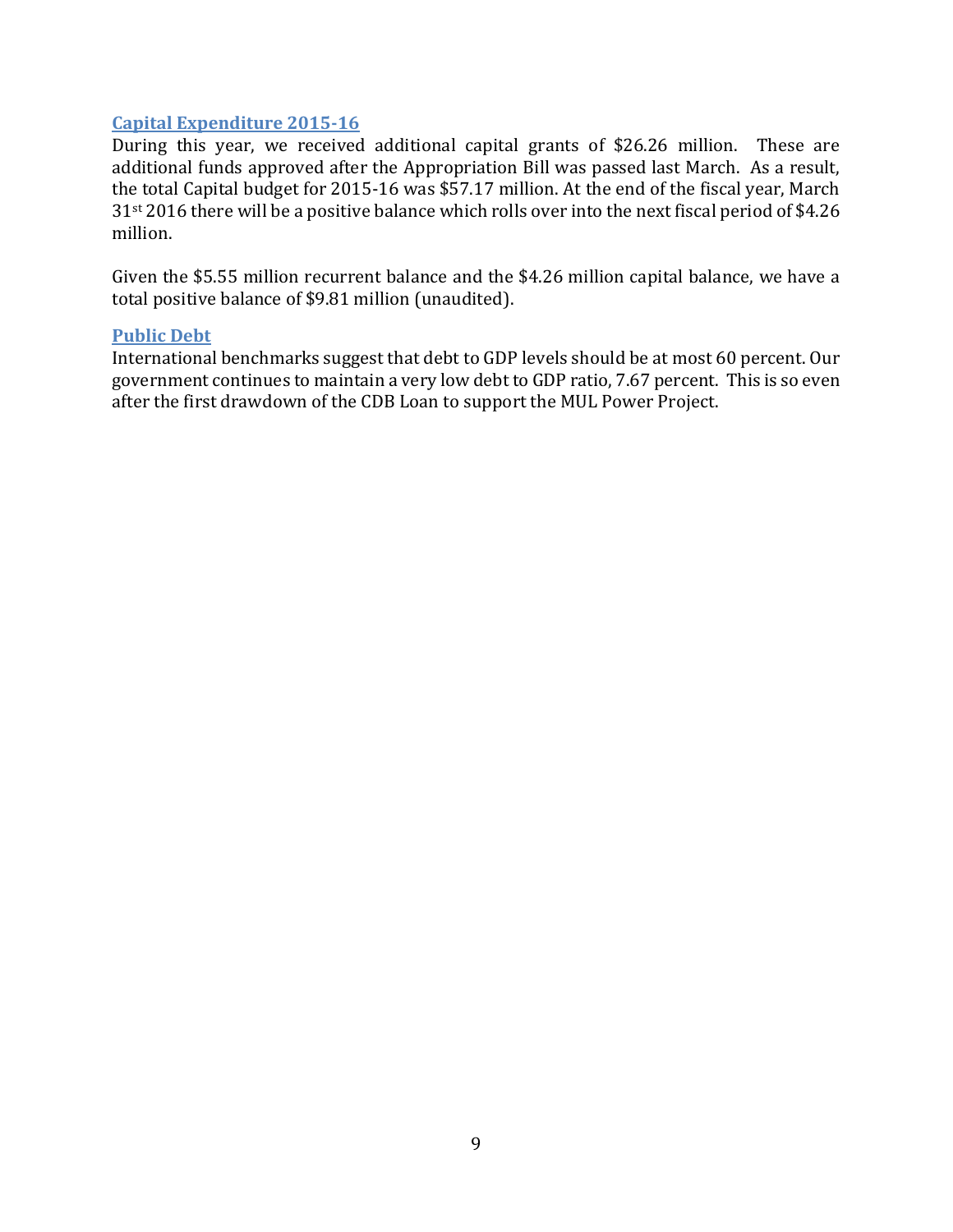## <span id="page-9-0"></span>**Achievements 2015-16**

Madam Speaker, we need to highlight some of what was accomplished with the funds allocated for the current financial year.

#### <span id="page-9-1"></span>**Human and Social Development**

#### <span id="page-9-2"></span>**Health**

Madam Speaker, the Ministry of Health & Social Services (MoHSS) promotes health and wellbeing by providing access to quality preventative, curative and rehabilitative services to the people of Montserrat.

Despite challenges, a number of key pieces of equipment have been purchased to improve diagnostics, such as: a portable incinerator, a fixed x-ray machine, a chemistry analyser, a haematology analyser, and an ECG machine. Additionally, preventive maintenance was carried out for laboratory and other major equipment. We have commenced remedial repairs to the existing structure at Glendon and all health centres across the island. At times systemic issues threatened the existence of the visiting Specialist Programme, but we were able to provide the people of Montserrat with access to specialist services not ordinarily available on island for cardiology and gynaecology.

The dental programme has made strides, and remains focused on preventive care. The CARIES Prevention Programme continued and in addition to the usual dental checks all primary school children from grades 1 and 2 benefitted from a sealant application programme. The Unit has also launched a dental awareness campaign through radio programmes, "Smile Montserrat".

The Zika concern brought together Health Ministers in the OECS; our Ministers took action to protect our people, international travel and trade in the region.

One component of our local public health intervention was an island wide cleanup campaign that targeted the Ades aegypti mosquito, which spreads the Zika virus. This prevention project was pivotal, as there is no known medical treatment or available vaccine to combat the illness.

The cleanup exercise removed approximately 120 derelict vehicles and many other items that could collect stagnant water. This required 365 hours of heavy equipment effort and 507 trips to New Windward Landfill. 85 workers provided manual labor and administrative functions for a minimum of 12 hours for 5 days. This has accomplished approximately 85 percent of required cleanup of the island.

A multi-disciplinary technical committee was established to identify a suitable site for constructing the new Glendon Hospital; based on feasibility of development, costeffectiveness and compliance with PAHO/WHO Smart Hospital standards. The resulting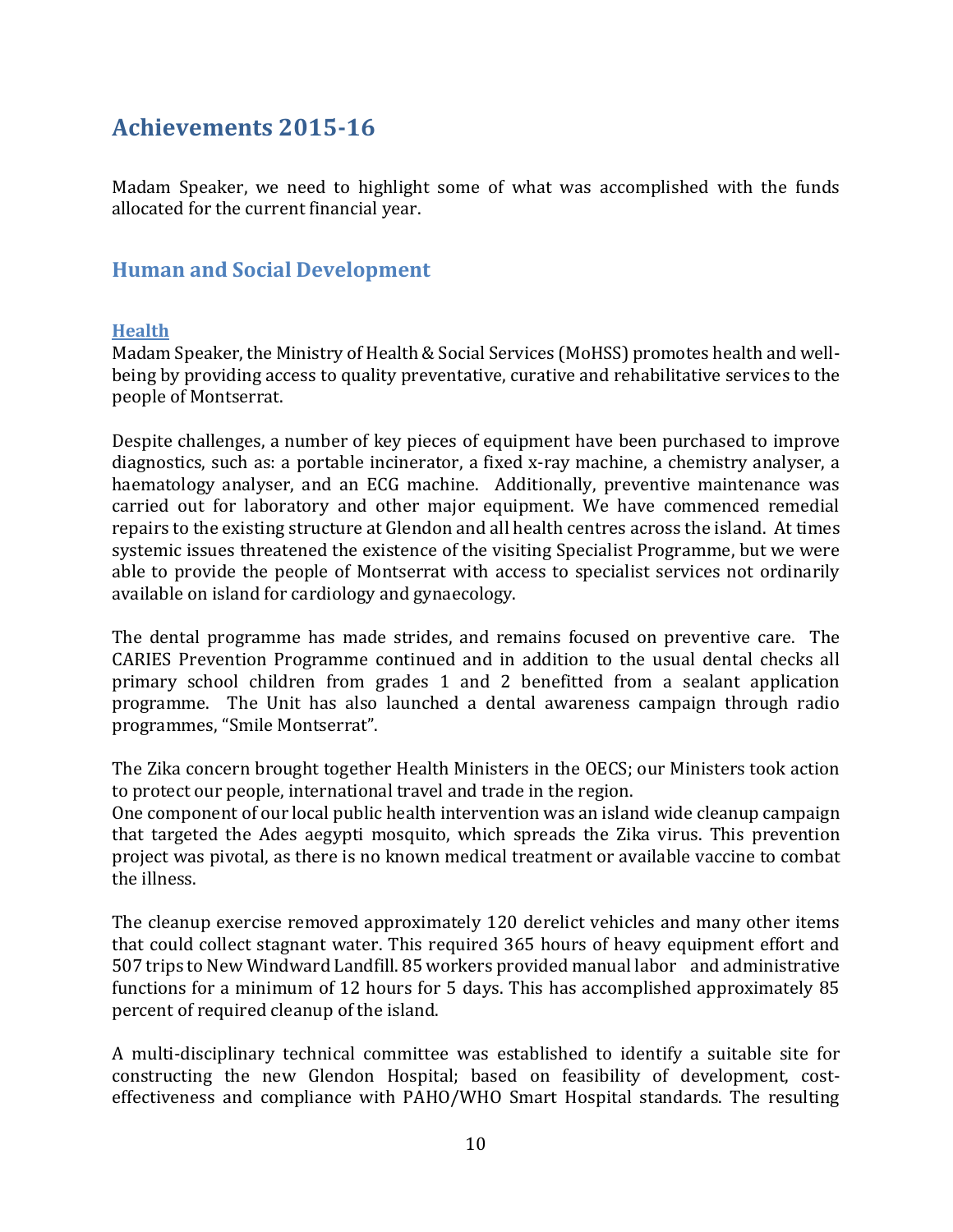preliminary site assessment identified eight (8) possible sites. The next phase of the process involves a detailed technical assessment, environmental scoping and cost-benefit analysis. A final report should be issued shortly, and it will inform the Business Case to be submitted to DFID for funding.

#### <span id="page-10-0"></span>**Social Services**

Our children are our future, and we will continue to lay a solid foundation upon which they can grow, thrive and be happy. Madam Speaker, a great deal of effort was placed on the implementation of the Child Safety agenda and work plan coming out of a Child Safety Review conducted by the Lucy Faithful Foundation in collaboration with DFID in 2014. We have also worked in collaboration with UNICEF to draft a range of legislation to improve the way we safeguard our children.

We promised a better deal for our elderly and vulnerable and we have been doing our homework.

We have taken the time to conduct studies to ensure that we are targeting the real needs of our people. We will now turn our attention to creating concrete proposals and actions that fulfil our promise.

#### <span id="page-10-1"></span>**Education**

In 2015-16, the Ministry of Education, Youth, Ecclesiastical Affairs and Sports continued to work towards realizing its vision of "Developing the ideal Montserrat citizen." The main focus was on raising standards in learning and teaching so that students will be successful in the knowledge, functional skills and understandings, required for the pursuit of their career aspirations.

Madam Speaker, this government recognises that education is critical in repositioning Montserrat. Therefore, the investment in education has to be focussed on professional development, recruitment and retention. To this end we have provided a number of training scholarships in various subject areas, including teacher training.

Madam Speaker, the physical plant at most of the schools has undergone serious deterioration from years of inadequate maintenance. To help address this, Blocks G and H were demolished at the Montserrat Secondary School, and through an allocation of \$1.0 million we constructed Five (5) temporary buildings. Space was created for learning in Woodwork, Drama, Music, History, Geography, Art and Physical Education. The Brades Primary school was given a much needed face lift, and remedial works were undertaken at the Lookout Primary School.

We are also in the process of undertaking major repairs and much needed work on the parks, especially the Salem Park. When these are completed Montserrat will once again be in a position to host regional cricket tournaments. We have already been engaged in discussions with WICB on the hosting of a regional youth cricket tournament in 2016 in which both male and female cricket teams are expected to compete.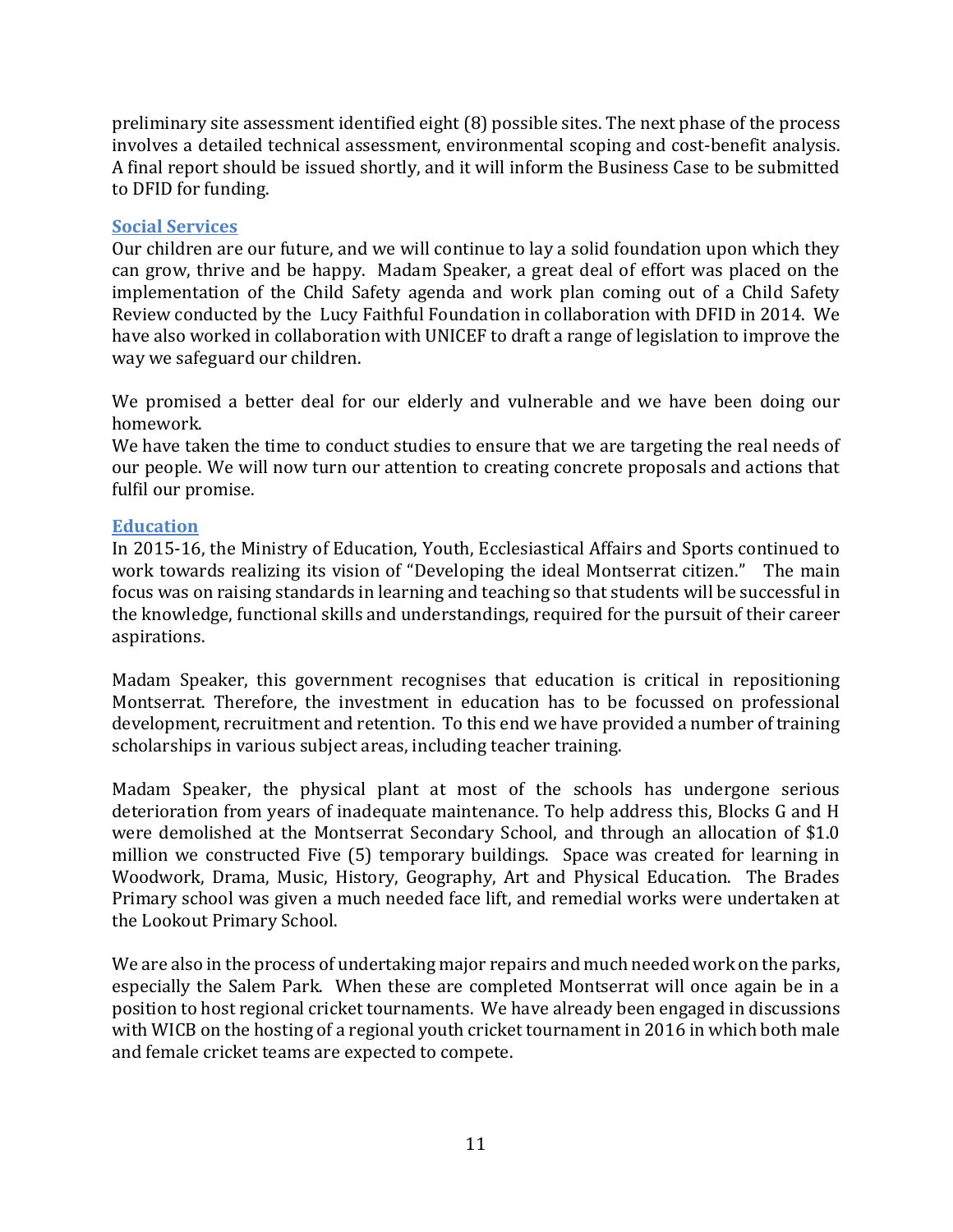Once completed, Madam Speaker the park will also be better suited for hosting of events such as athletic meets, football tournaments, parades and physical exercises by the general public.

The MSS was able to achieve one of its key indicators of pupil performance of attaining 5 subjects including English and mathematics. The school achieved 42 percent last year, continuing the trend of upward movement over the last 5 years. In 2010 the performance level was at 23 percent but the Ministry has steadily been introducing new teaching and learning approaches which have contributed to the results we are now experiencing.

41 candidates sat the June 2015 Caribbean Advanced Proficiency (CAPE) Examinations. Montserrat recorded 110 subject passes from the 127 entries, achieving an overall pass rate of 90 percent.

Madam Speaker the Montserrat Community College in seeking to cater to the needs of the community and the labour market and has broadened the range of programmes on offer this academic year. These include Building & Construction, Cosmetology and Sociology. Consideration is also being given to the introduction of Hydroponics.

#### <span id="page-11-0"></span>**HR and Training**

Annual evaluations show that there are gaps in the human resources capacity, and provisions are made to recruit skilled and competent professionals externally through a Technical Cooperation (TC) Programme. Dependency on external support is not sustainable, so the Technical Cooperation (TC) programme will going forward be complemented by a strategic training and development programme which provides locals with the opportunity to gain required qualifications and experience.

During this fiscal year \$679,000 was allocated to finance the award of new scholarships. This enabled our government to award 11 scholarships this year to pursue professional and academic qualifications, and to provide support to 15 Continuing students. This compares, Madam Speaker to 6 new awards for the last academic year.

While the Human Resources Department continues to focus on training within the public service, the Department of Labour has contributed to the training and development of the entire workforce. This is in keeping with our government's policy to develop a trained work force that will be positioned to fit within the overall development of the country. To this end, 16 persons were trained in basic computing skills, 60 in ethics in the workplace, and 30 in equipment operation and welding.

During the year Montserrat once again participated in the OECS/Canada Farm Program. 5 workers were recruited to the program and worked in the areas of apple picking, vegetable and tobacco harvesting, and tomato canning.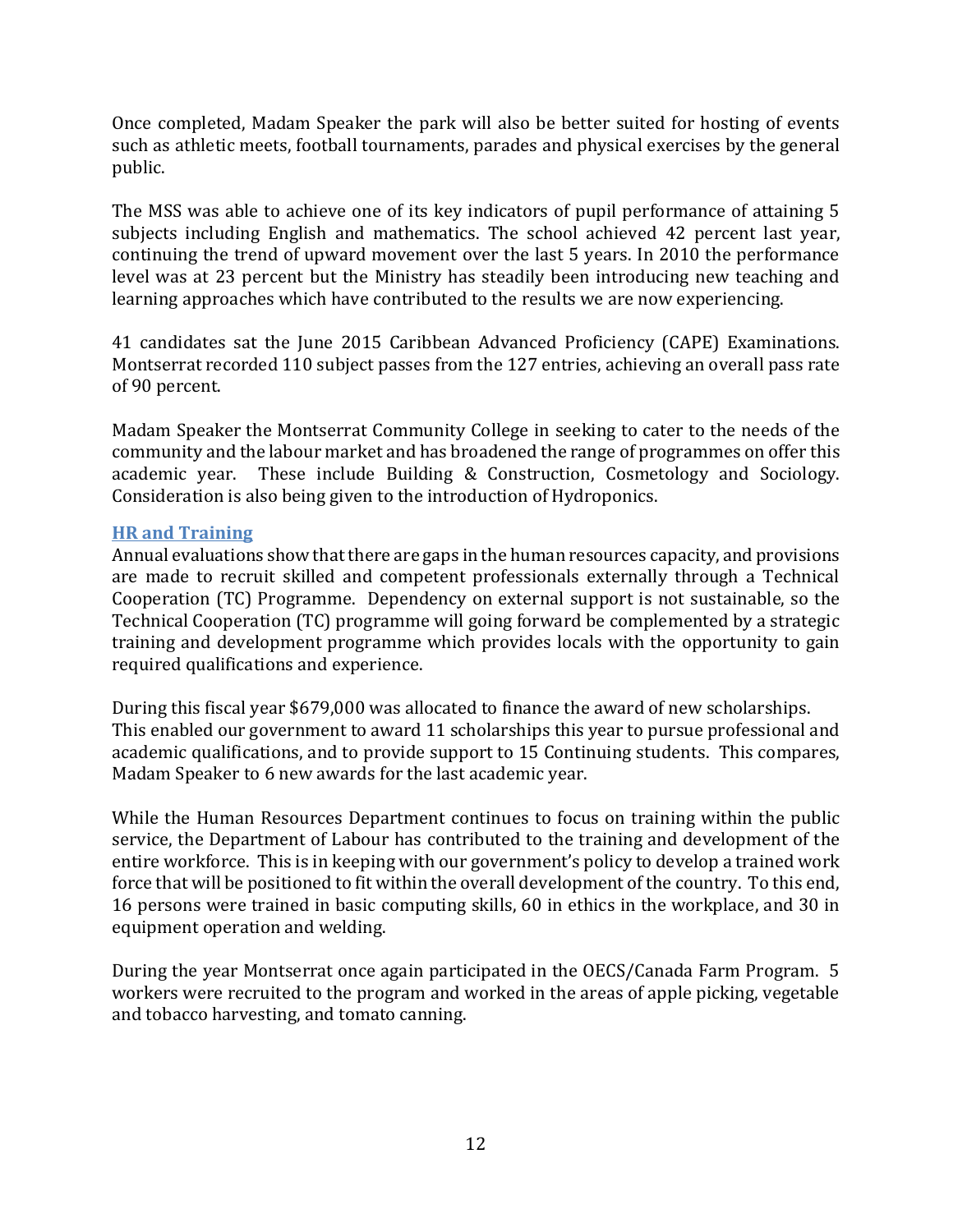## <span id="page-12-0"></span>**Financial and Economic Development**

#### <span id="page-12-1"></span>**Agriculture**

Madam Speaker, one of our major goals is to redevelop agriculture to ensure that it becomes a significant contributor to economic development. Madam Speaker, we need to be able to adequately feed our population.

Madam Speaker this year we have:

- commenced the development of a comprehensive 5 year Agricultural Strategy and Marketing Plan
- trained and equipped our fishers and farmers;
- successfully maintained our self-sufficiency in egg production;
- significantly increased our broiler production;
- commissioned and operated an abattoir;
- commenced an EU-financed project for agro-processing; and
- Improved the protection of our farmers' products through more effective management of trade in relation to import substitution.

We will continue to ensure that the concept of "back to basics" is brought to life within the Agricultural sector and we will continue to see growth in this sector as we focus on maintaining livelihoods.

The Fisheries Unit has also introduced modern technology in the form of a digital fisheries management system, and we are working closely with the WAITT Institute and Coral Cay to manage our marine biodiversity.

This Government has placed emphasis on providing adequate housing for its citizens through a number of programmes. After addressing various challenges, we have completed 3 houses so far, and another 17 are under construction through mortgage support financing, as part of our Affordable H.O.M.E programme. Government also provided material assistance for home improvement and finishing and we awarded 66 grants in this scheme. We have also provided 5 serviced lots which have led to the starting of 5 new homes financed by our commercial banks. Another 12 persons are now paying for their own piece of land as part of our preparation for the home ownership programme. Through a focus on reducing vulnerable situations we have also supported repairs and refurbishments to homes, to ensure that adequate toilet, kitchen and other basic facilities are available to our people.

In 2016-17 we will be fully rolling out a comprehensive housing policy and housing bill which will, among other things, ensure that the awards are evidence-based so that we can be just and fair to all and also attract further donor financing. The private sector is to be fully included; and a decent home agenda will be implemented. Finally, with such policy in place, this provides an opportunity for hundreds on island living in temporary hurricane unworthy housing and those living abroad wishing to return home who need decent housing; thus unlocking the path to repopulation.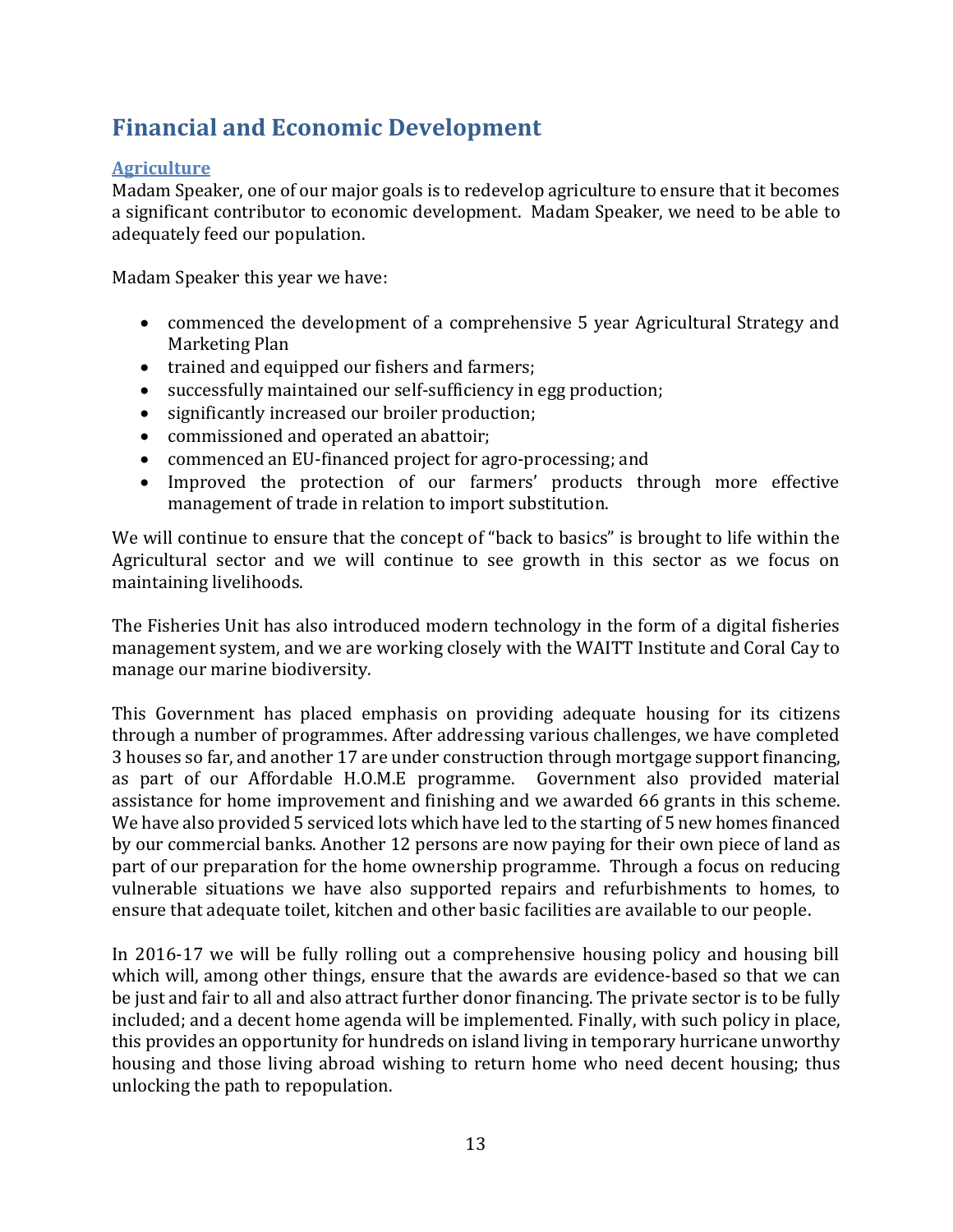#### <span id="page-13-0"></span>**Access**

Madam Speaker, we continue to attract tourists to the island. Anecdotal evidence suggests that Montserrat has become a unique attraction to travellers. This is as a result, Madam Speaker of the product which we have to offer. Tourists are intrigued by our "modern day Pompeii", our nature trails, and volcano. The sand, sea, and sun, which are the usual selling points for the tourism industry has become too commonplace and we are therefore ideally poised to take advantage of the renewed interest in our island.

The Windstar cruise line commenced a total of 14 calls to Montserrat from December to March, and we had a combined 13 calls between the Serenissima, Sea Dream 2, and the Voyager. Luxury yachts arrival was increased by 15 percent to 478 visits in 2015.

As we continue to take advantage of this surge in visitor arrivals, we recognise even more the urgent need to fix access issues. This government continued to ensure that adequate facilities are in place at the Bryson's Pier in Antigua. These facilities now offer basic amenities such as sheltered seating and washrooms. The level of convenience for passengers has now been improved and processing times have been significantly reduced.

The online ferry booking system and Access Website are now complete and ready to be launched. This is extremely important, as we have witnessed an 11 percent increase in passengers utilising the ferry, from 18,000 to 20,000 per annum.

We are still pursuing the option of the use of a Twin Otter aircraft and are communicating with operators interested in providing the service to Montserrat.

#### <span id="page-13-1"></span>**Financial Services and International Tax Obligations**

Madam Speaker, this year has seen significant developments in Montserrat's compliance with its international tax obligations. In August 2015 the Tax Information Exchange Act was amended to allow the implementation in domestic law of international agreements providing for the automatic exchange of tax information.

In September 2015 we signed an intergovernmental agreement with the USA to facilitate the exchange of information with the US under their Foreign Account Tax Compliance Act (FATCA). In February of this year Cabinet approved the drafting of Regulations to permit the exchange of information under FATCA, with the U.K, and most importantly, on a global scale, under the OECD's common reporting standard.

Montserrat continues to be represented at International Tax Forums. In May 2015 Montserrat was represented at the OECD's competent authority conference in Rome. In October 2015 we were represented at the 8th meeting of the OECD's Global Forum plenary meeting in Barbados and in January of this year representatives from Montserrat attended an OECD seminar in St Kitts on implementing the common reporting standard.

Work continues to equip the Montserrat Customs and Revenue Services (MCRS) to handle data exchange in a secure and confidential manner. A dedicated Tax Information Exchange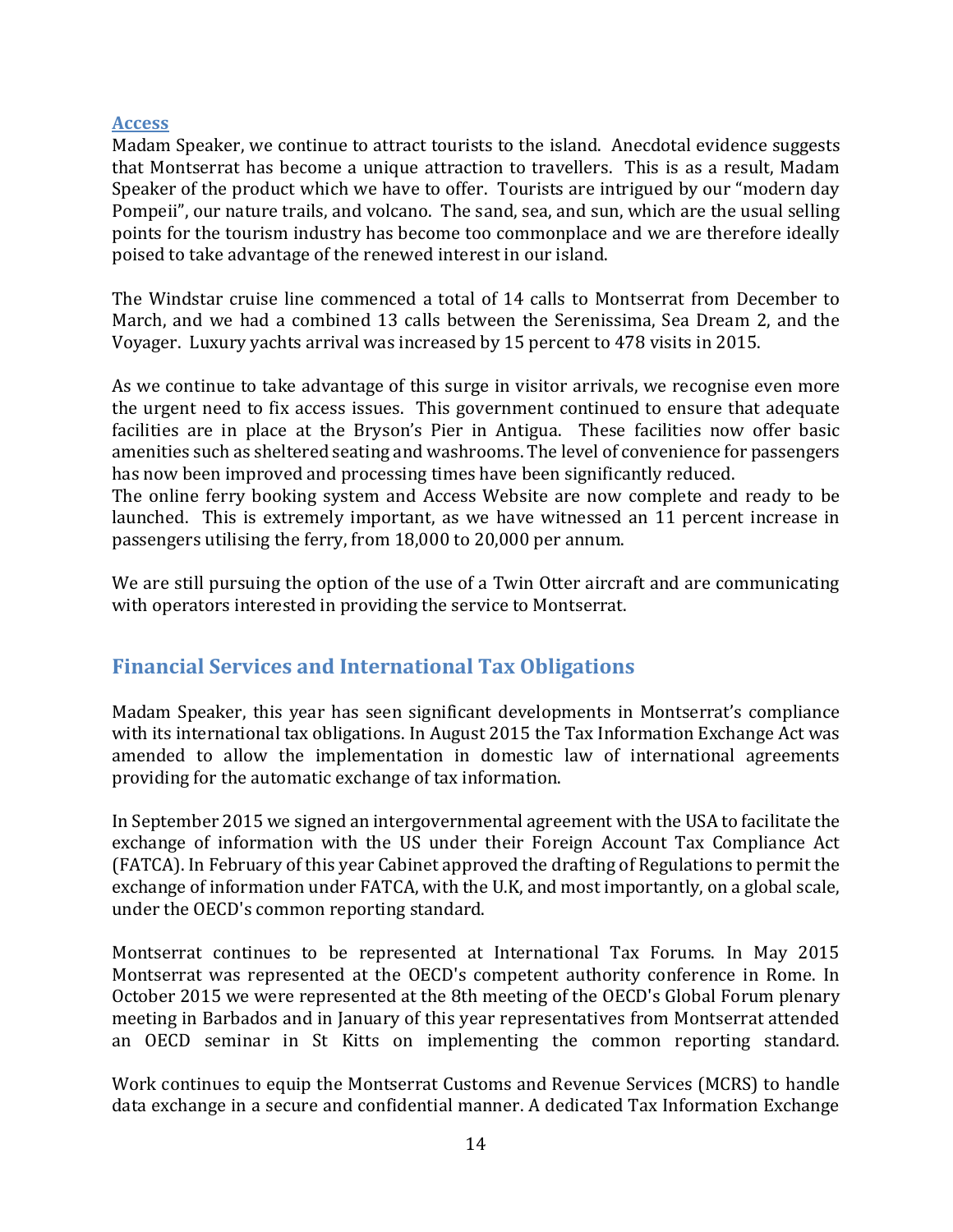Officer post has been created and the procurement process has begun to source an affordable IT system to securely transmit and receive data.

Montserrat continues to demonstrate its commitment to be seen on the international stage as a compliant, transparent and cooperative tax jurisdiction and not a tax haven.

## <span id="page-14-0"></span>**Looking Forward**

Madam Speaker, Montserrat like many of the countries in the region is trying to recover from the economic crisis. The economic data suggests that currently, public administration or the government is the main driver of economic activity. This is not sustainable and it is our duty to provide the enabling environment for growth in the private sector.

Since the onset of the volcanic crisis Montserrat has been receiving budgetary support from the United Kingdom to assist with our recurrent and capital expenditure; this by extension has limited the extent to which Government on its own can provide relief without affecting the agreed targets for locally generated revenue.

Notwithstanding the constraint under which we have to operate, Madam Speaker, we have made an effort to stimulate the construction industry. Very early in the new financial year, government will be introducing a new policy which exempts most building materials, furniture and equipment from customs duty only. This plan, Madam Speaker will promote the construction and furnishing of many private homes. The construction industry Madam Speaker employs a significant proportion of the workforce and this will provide a boost to contractors and labourers who have struggled with continuous employment for some time now.

Similarly, in an effort to provide relief to the population Government of Montserrat will also be exempting all essential food items within the official "Basket of Goods" from import duty only.

Government administers a number of concessionary programmes which target specific sectors of the community. As a result, many persons cannot benefit. This government is determined that all should be able to benefit irrespective of status or the type and value of the building you intend to construct, while at the same time making the process simpler – removing the need to apply.

Presently, those investing \$300,000 and over can receive these concessions when they rent or sell their property. Under the new concessionary programme anyone can renovate or build at any cost and then sell or rent if they choose to. This is open to both local residents and returning Montserratians alike for a period of two years.

Madam Speaker furnishing and appliances will also be free of duty and not just restricted to home builders but also for persons who are changing or upgrading their appliances.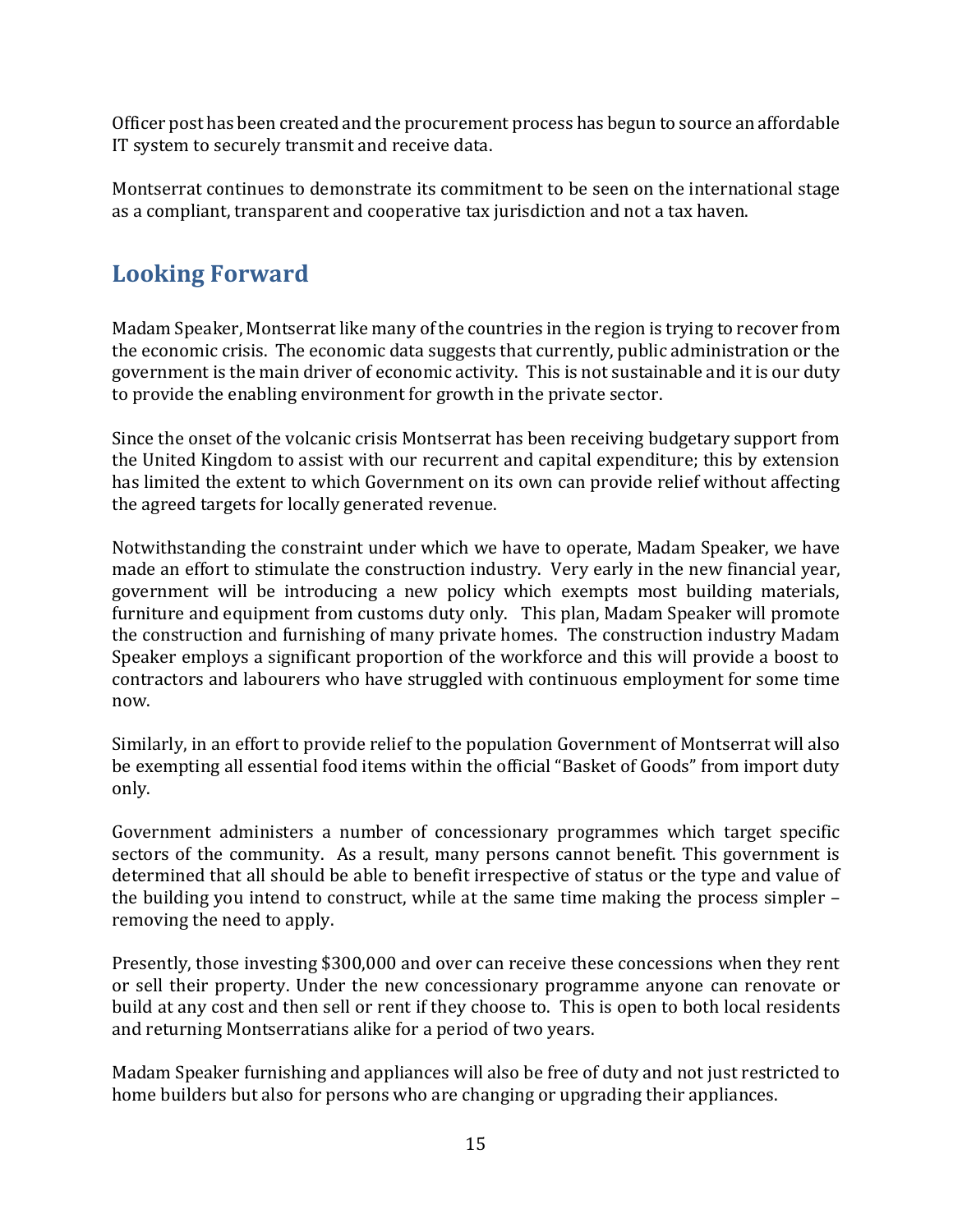With regards to the Basket of Goods, Madam Speaker, we will provide relief to the residents most of whom have not had a salary increase for over 9 years. We will therefore apply the concessions to all items ordinarily consumed by all members of the population.

While we are unable to provide a direct increase in salary for this financial period, we have considered these innovative ways to increase the spending power of every resident of Montserrat and improve their standard of living.

These initiatives, Madam Speaker will not only provide the economic benefits but will streamline the current bureaucratic processes which tend to frustrate users. They will also have the desired effect of reaching the masses – so everyone can benefit.

Madam Speaker, I will now focus on the detailed plans for the upcoming year, followed by the budget we have negotiated to support these plans.

Over the next year we will be working with the people of Montserrat and our development partners to create an economic strategy. But the work does not stop while we wait for this to happen; preliminary work to transform the economy has been happening over this past year.

#### <span id="page-15-0"></span>**Tourism**

The best way for Montserrat to revive its economy is through development of our Tourism sector. To this end, we have developed a new Tourism Master Plan. This Tourism Master Plan has been developed in a highly participatory way and will form the basis of how we deliver on tourism going forward. For this plan to work, we will improve connectivity, both sea and air.

We will provide more tourism accommodation; we will create better infrastructure for tourists and Montserratians. We will also provide more and better activities for tourists. We will vigorously promote our Island overseas. We have strengths we will build on. Montserrat is one of the undiscovered gems of the Caribbean. Our natural unspoilt environment, peaceful friendly people and distinctive culture provides the perfect recipe for people trying to escape overcrowded beaches and the 'super-size' all-inclusive resorts so common to our neighbours.

So, as part of this plan we will secure a new, fast ferry, to improve connectivity to the island. We will improve the terminal facilities and streamline processes, so people can get to and from the island more efficiently and comfortably. We will deliver safer mooring with the construction of a breakwater. In terms of air transport, we will make sure Montserrat is served by a Twin Otter and we will improve the airport facilities.

Once we have people here our vision is to give them somewhere to go. As such, we are considering the creation of three Tourism Development Areas on the island; Little Bay; Salem and St John's. These will be 'people places' for locals and tourists alike, Little Bay; with the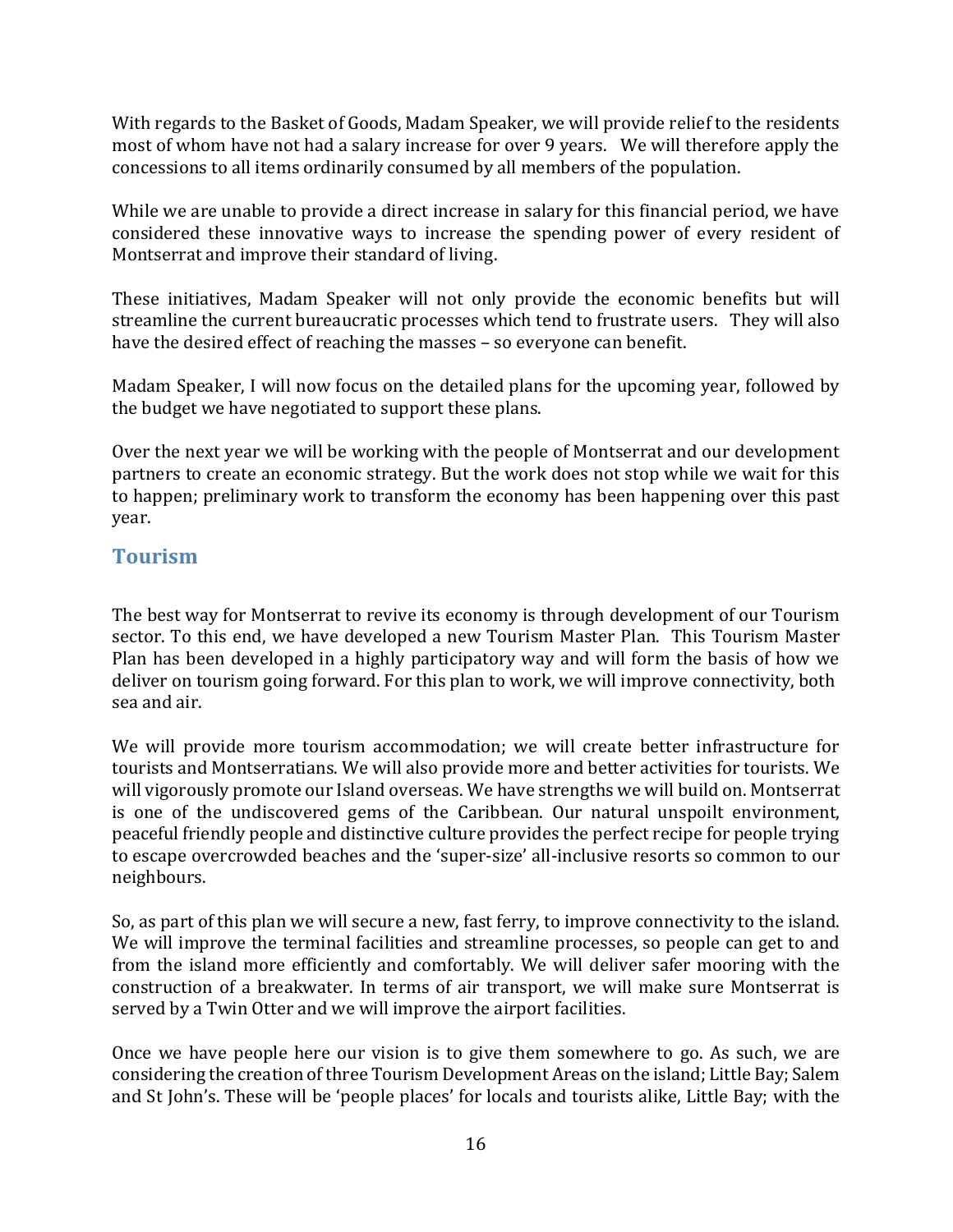waterfront, beach and a new boardwalk, marina and fishing village. Salem will become our heritage village, with a plaza, retail outlets, eateries and host to our festivals. St Johns; with a mixture of houses and commercial properties, will become the access point to centre hills, and a possible golf site at Blakes and the football pitch.

Madam Speaker, the development of Montserrat's tourism product is a major goal of this Government. (We have all seen the weekly cruise ships and the larger number of yachts; Kudos to our hard-working Tourism Division and our local tour guides and operators). As part of our plan people will also need somewhere to stay and we are trialling the Tourism Accommodation Fund as we speak. The Vue Pointe is the first to receive funding and there will be more. The island needs a number of new rooms; we will help the private sector deliver this. We will beautify key tourism sites, and onwards we will create new attractions such as golf courses; a bio park, a marine park and a volcano reserve.

Also, Montserratians oversees are a significant tourism market. Between 1995 and 1997 Montserrat lost some three quarters of its population to various countries around the globe. Under this administration there has been a renewed vigour and interest from these and other Montserratians living abroad to come home more often. We have also seen significant investments in land and housing. Our festivals play a very significant role in this resurgence, as we have just seen with the very welcome surge of visitors for St Patrick's Week. We will continue to build on this through facility and product development.

Madam Speaker, I have to take this opportunity to thank all who continue to reside on island and who are committed to holding the fort as we rebuild our nation. Including, expats and our new Montserratians from around the region.

Delivering the tourism plan will not happen overnight. But over the next ten years, by 2025 Montserrat will be a much stronger economy, with far less reliance on UK aid, more jobs and better pay, which will attract people back to the island.

## <span id="page-16-0"></span>**Energy**

Another sector we expect to significantly impact the economy is the energy sector. Montserrat has an abundance of sustainable energy resources, namely solar, geothermal and wind energies. Our new Energy Policy the "Power to Change" seeks to have the Island at 100 percent renewable energy generation by 2020.

In the next four years the Montserrat sustainable energy transformation will be well and truly established. As a result, the island will benefit from cheaper electricity, where electricity is a significant expense for families and businesses alike at present. Such transformation of energy will enhance other sectors of the economy such as tourism, agriculture and ICT.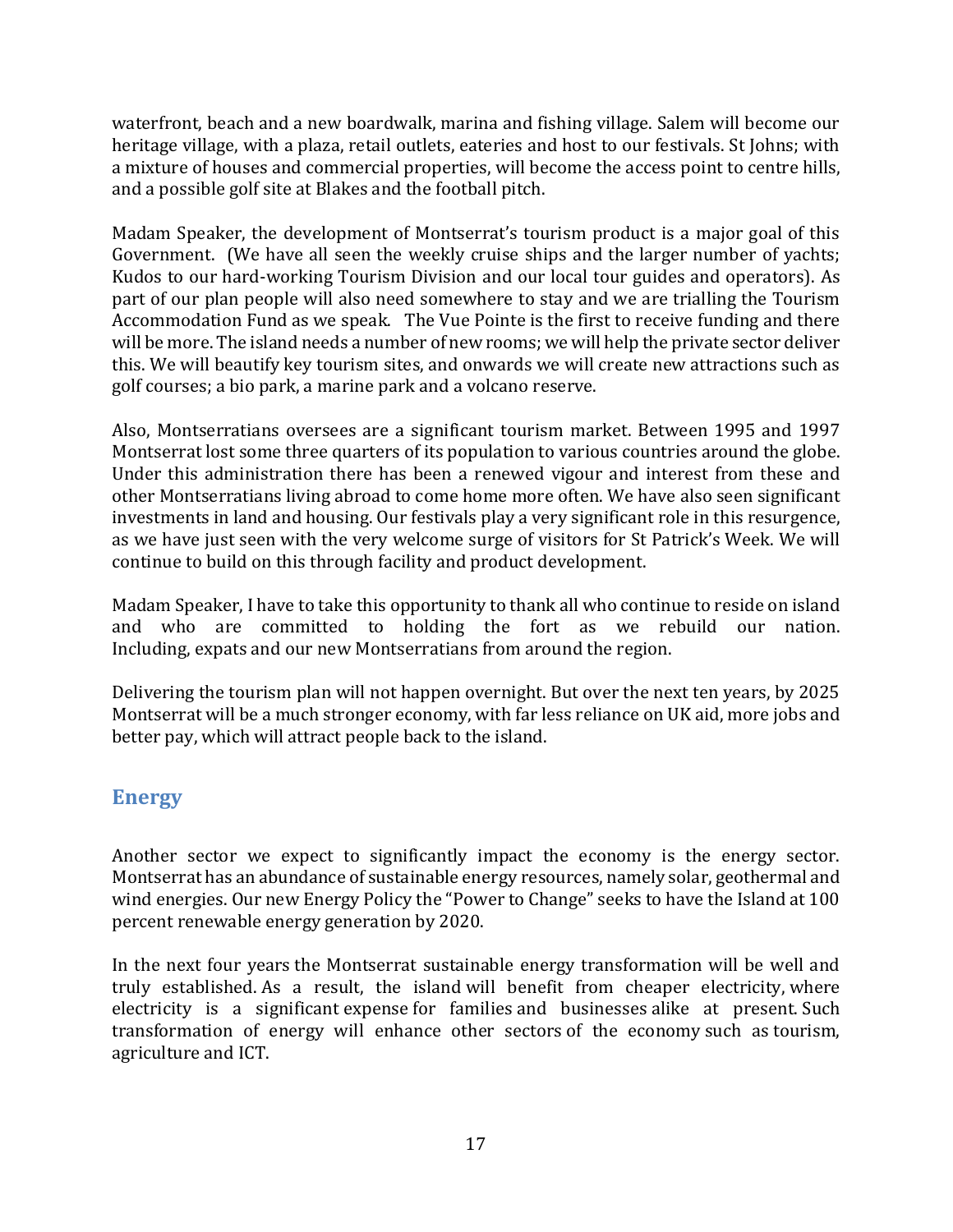Our green energy policy, strategy and plan is not only a concrete example of Montserrat's ambition to protect its environment, but also means Montserrat will emerge as a world leader in energy sustainability; a green sustainable economy, Montserrat the Emerald of the Caribbean.

#### <span id="page-17-0"></span>**Governance / PFM**

Reform, Madam Speaker, is not confined to the economy. The key to unlocking funding from our donor partners is giving them confidence that their funds will be spent wisely and with due care to value-for-money, and critical to attracting investors is creating an environment where there is stable government, no corruption and legal protection and registration of land and assets – in other words good governance.

In the 2015-16 budget I spoke of 5 pillars that need to be addressed to improve good governance, namely: Strategic Vision and Direction, Public Interest and Participation, Accountability and Transparency, Performance Management, Fairness and Rule of Law. This Government has made significant progress in putting in place these pillars.

#### <span id="page-17-1"></span>**Strategic Vision and Direction**

Over the course of 2015-16 the Government has developed a Policy Agenda, which sets out the 23 priorities; these priorities are driving budget setting and we have invested resources into strengthening the strategic planning and budgeting process at the Ministry level.

This has improved the links between policy, planning and budget allocations and is a significant step towards developing a three year rolling budget. Furthermore, every Ministry in Government now has a fully developed Strategic Plan, with clear budget requests that enabled Government to prioritise spending.

Going forward we must clearly articulate what the SDP Vision looks like in practice, this is something we will work with our development partners to do and so work is being undertaken on a Joint Vision Statement. We will also be developing the economic business strategy for the Island.

From my discussion with HMG and more specifically FCO and DFID I know that all our partners want to see economic growth for Montserrat and agree it is the only route to sustainably improved social conditions. It is only with the commitment from us the leaders of this country, and our development partners, all working together that our joint vision for Montserrat will become a reality. Therefore, we are also working on a new GoM/HMG MoU.

#### <span id="page-17-2"></span>**Public Interest and Participation**

Madame Speaker, this Government has produced a citizen's guide to the budget and this contains all the strategic plans completed under the new planning and budgeting process so that the public can see what this Government is committing to work on.

In addition, this Government has held public consultations on two significant policies and strategies, namely Tourism and Energy.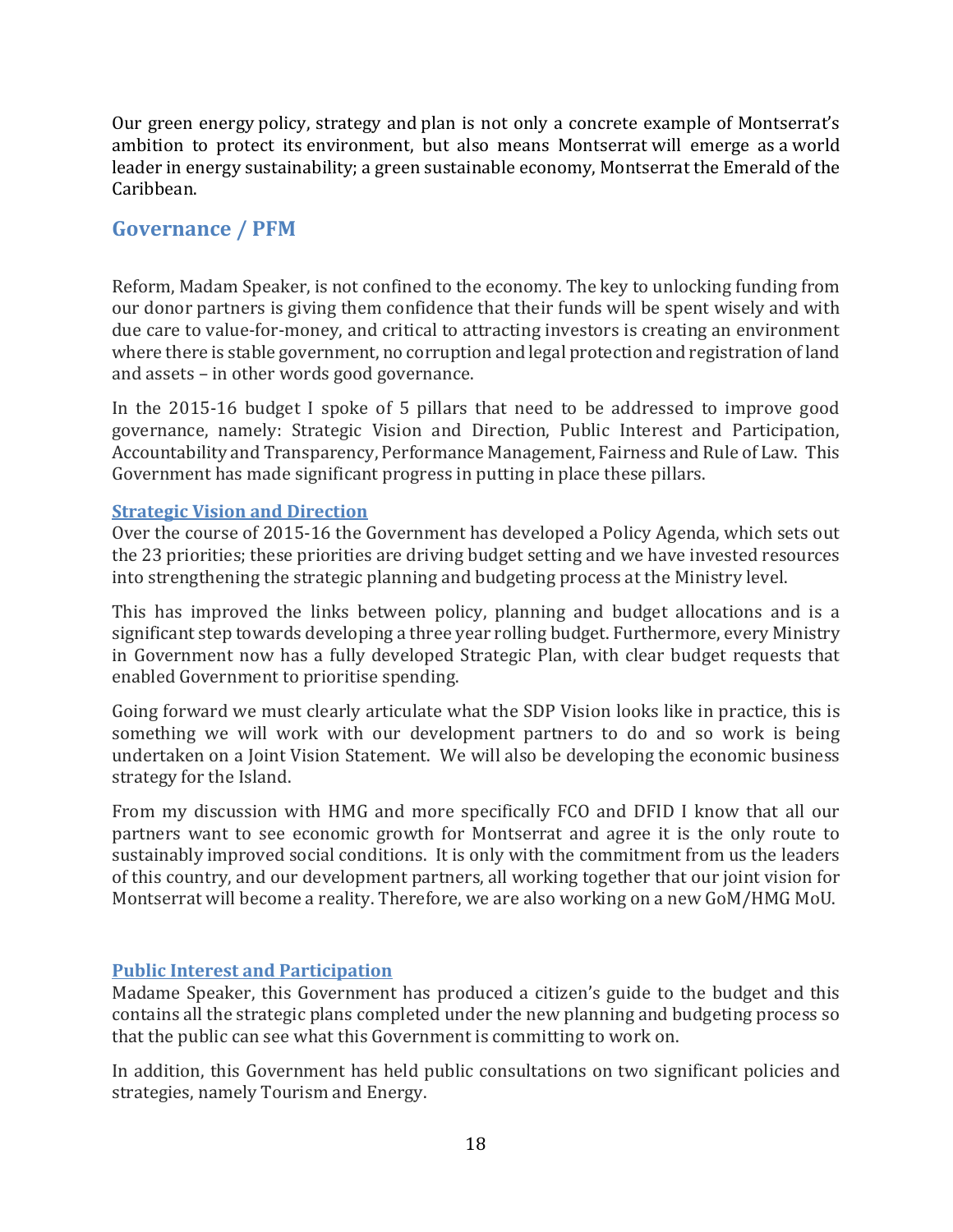There is still much to do in this area and the public can expect a stronger policy development mechanism going forward as part of the work of the Policy and Planning Team for the next Fiscal Year will be to look at designing a more robust policy development and consultation process.

#### <span id="page-18-0"></span>**Accountability and Transparency**

Accountability and transparency are critical and no-where more so than concerning Public Financial Management. Civil servants are working hard to improve Public Financial Management and with Technical Co-operation support we were able to have a wellstructured and supported Financial Aid Mission. So much so that DFID's Senior Officer, Moira Marshall said "I have to say how impressed I have been and my team have been with the Government of Montserrat's preparation for these budget discussions."

In addition, Madam Speaker, The Ministry of Finance has produced – and will continue to do so twice a year – a Medium Term Economic and Fiscal Outlook. This document provides short to medium term forecasts and is used to set the government's budget. This is based on a macroeconomic model developed with and audited by the ECCB. The Ministry is also working on a new Capital Appraisal's process which will give greater accountability and transparency to how Government determines the projects it is going to fund.

#### <span id="page-18-1"></span>**Performance Management**

This continues to be an on-going area of work. With the use of targeted TC, Ministries have received significant support in the development of Key Performance Indicators that align with the key strategies developed as part of the revised planning and budgeting process.

A full set of Key Performance Indicators (KPIs) with baseline data and targets have been developed and in the upcoming Fiscal Year we will be building on this further, by reviewing and strengthening the Monitoring & Evaluation Unit. Many of these new initiatives are essential to robust, accountable and transparent public financial management and should bode well in terms of the 2018 PEFA assessment.

HRMU has also undertaken work with the support of consultant's from CARICAD to further embed our Performance Appraisal and Development Review system (PADR) and this will help strengthen performance management at the individual level, ensuring individual performance contributes to the policy priorities.

We still have a great deal to do, in terms of improving performance. Project delivery needs strengthening; as only through investing in successful projects will the economy grow.

We also know that to strengthen performance we need to fill capacity gaps; as only by having the right people doing the right jobs will the economy grow. Therefore, a review and pilot of a new recruitment process was undertaken and HRMU will be looking at lessons learned from this to see how they can deliver on the performance target that they have set themselves to recruit persons to posts within 90 days.

Lastly, performance is impacted by in-efficient structures and processes. The structure of the civil service continues to be under review with several critical functional reviews having been completed.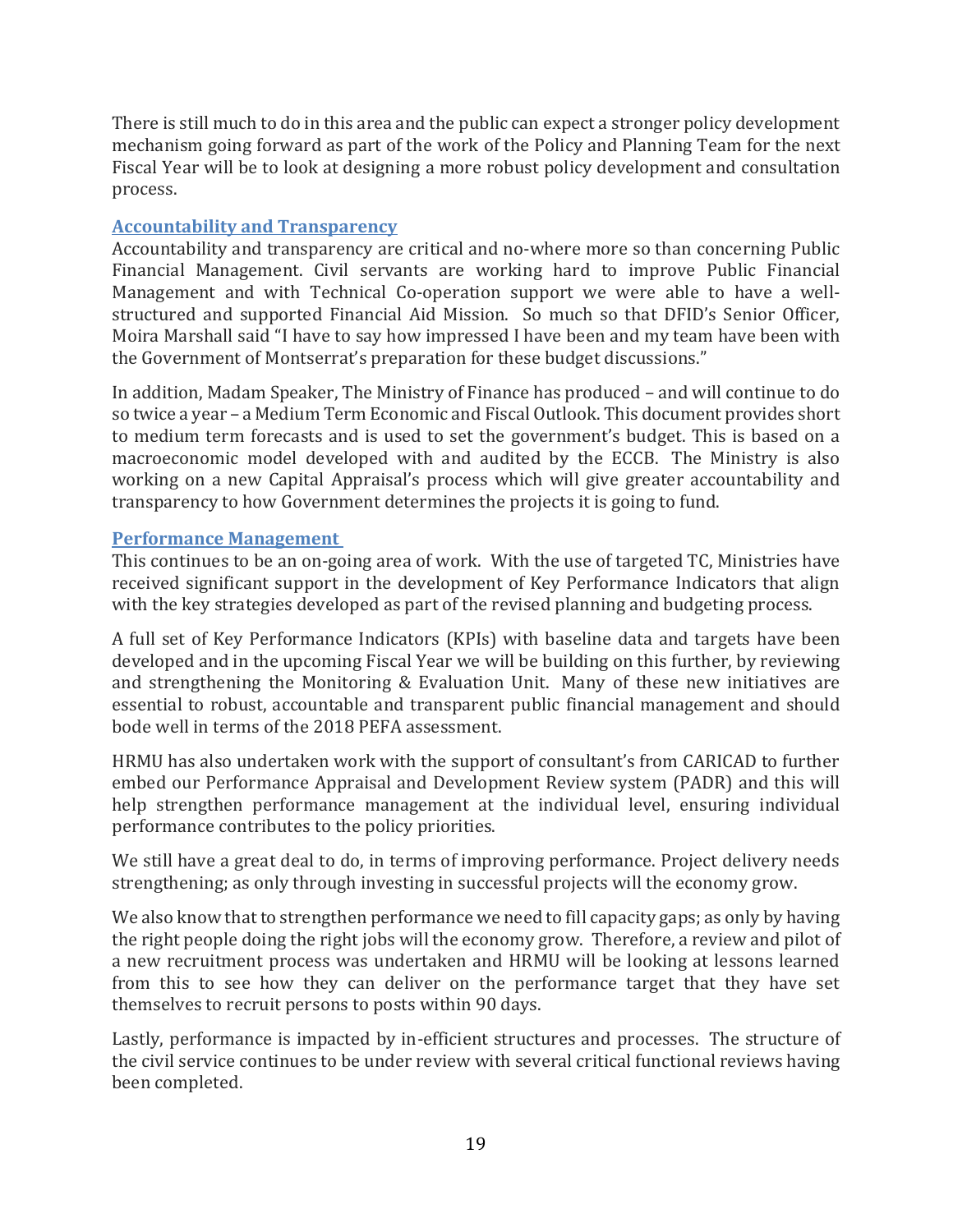#### <span id="page-19-0"></span>**Fairness and Rule of Law**

This aspect of Governance is critical to maintaining a safe and equitable nation and one that attracts visitors and investors alike. Therefore, we will be working on legislations to support and enhance the business environment and corporate governance. We will continue to make this country safe, especially for our most vulnerable and so we will be introducing the Children and Adoption Bill, the Domestic Violence Bill, the Child Justice Bill and the Status of Children (Parentage Testing Procedures) Regulations during the next month.

We will in 2016-17 review our immigration policies and procedures to ensure we continue to have a just and equitable society where everyone knows and recognises both their rights, but also their responsibilities because together – each and all that are here must build this nation.

Madame Speaker, as I said there is still some way to go in our governance reform efforts; but as an immediate step, GoM, supported by DFID are developing a Policy and Governance Action Plan to implement some essential governance reforms needed over the next year. This demonstrates that this government is serious about reforms and also a signal to our key development partners that we mean business in terms of reform.

Lastly, many of these activities were supported and managed through our Public Sector Reform Programme, Phase 2 and we are currently designing and developing a new Public Sector Reform Programme that will build on the work that has been undertaken and again demonstrate to our development partners that we are implementing Radical reform as "Now is the Season!"

#### <span id="page-19-1"></span>**MOU**

Madam Speaker, by addressing issues like weak Public Financial Management, actions like we have taken this year, will help DFID, the EU and the CDB to build more confidence that we will spend money wisely. But true partnership will require that onwards we will work together with our development partners on our joint vision for Montserrat. Then we will take the responsibility together to meet this vision.

In 2016-17, as we develop the economic strategy for the Island, we will also write and agree a new MoU with DFID, outlining how we will work jointly towards realizing economic and social prosperity. All partners want to see economic growth and agree it is the only route to sustainably improved social conditions.

## <span id="page-19-2"></span>**Capital Expenditure Programme 2016-17**

Madam Speaker this Government is keen on improving the economic status of Montserrat. However, we have faced many challenges over the past year which has significantly delayed our plans for development. Notwithstanding, we have used this time to focus on the issues that have affected project delivery; we are committed to strengthening and improving Programme and Project Management.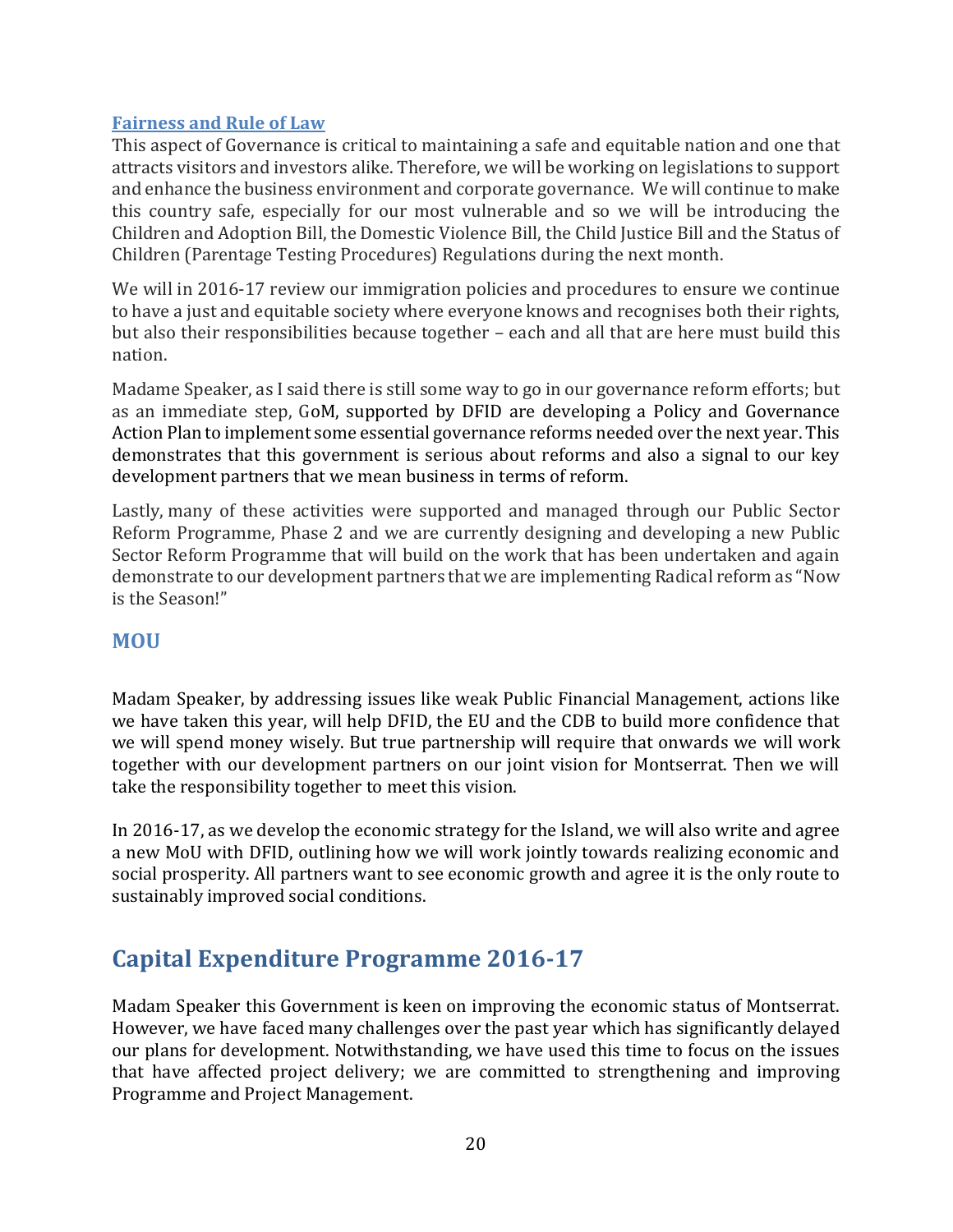Despite challenges, Government is proposing to allocate some \$38.77 million to its capital programme for the upcoming fiscal year. This is financed through approximately 70 percent DFID funding and 29 percent EU funding with a minor contribution of 1 percent from other donor agents.

We expect to bring to this Honourable house more funding for our capital programme, once the ongoing negotiations with our donor partners have been finalized. Such projects include:

#### <span id="page-20-0"></span>**Infrastructure**

The major **infrastructure project**, budgeted for an estimated \$24.4 million accounts for an estimated 62 percent of the total budget. This is geared towards the continuation of infrastructure work as well as the development of the energy sector.

Madam Speaker, most of the infrastructure related projects fall under the **Montserrat Priority Infrastructure Needs Project**. The project entails but not limited to; the upgrading bypass roads and bridges, improving water mains and electricity distribution across the island, replacement of Government Housing stock and upgrading and refurbishing of existing emergency shelters.

Madam Speaker, we are cognizant of the fact that most of the projects during the fiscal year 2015/16 have been delayed for a number of reasons including for example procurement challenges, project management issues and changes to the way DFID operate. None-the-less, these projects will pick up momentum in this financial year. The sub projects included under this portfolio are;

- i) Roads & Bridges
- ii) Electricity Distribution Upgrade
- iii) Water
- iv) Solid Waste Management
- v) Liquid Waste Management
- vi) Sea Defenses
- vii)Social Housing

#### <span id="page-20-1"></span>**Port Development**

Madam Speaker, a committee has been commissioned to look at options for the port development. This Government is determined to ensure that the location and design not only caters to current demand but takes into consideration the future needs of our country. Efforts are being made to ensure that after years of waiting for a port that our citizens, donor partners, investors, traders and visitors have access to a port of a very high standard which is built to accommodate heavy traffic. An allocation of approximately \$1 million is made available for this year to make the necessary preparations for the construction of a new port.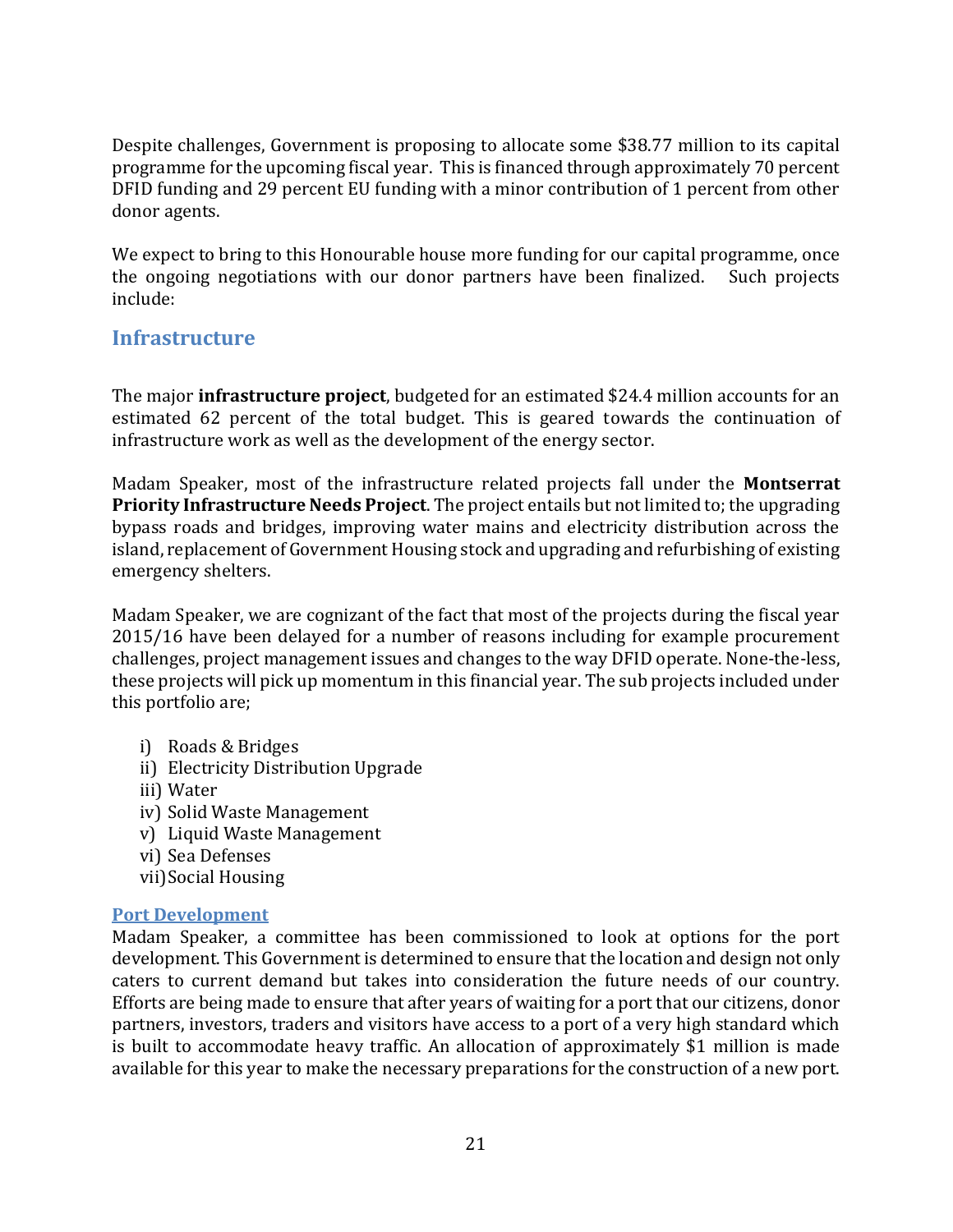Madam Speaker, Montserrat will benefit from the recently launched UK Caribbean Infrastructure Partnership Fund (UKCIF). This fund in the amount of GBP£300million will be administered by the Caribbean Development Bank (CDB). According to the Indicative allocation by country, Montserrat has a top level allocation of GBP£14.4m or USD\$20.3million. The project runs for 4 years from March 2016 until April 2020. This is very good news for Montserrat and we are seriously considering this opportunity and are currently preparing at least 3 project concepts for consideration by the CDB who will be visiting during the month of March to agree a way forward. Montserrat is looking forward to this additional funding source to create economic activity and to meet our urgent infrastructure needs.

#### <span id="page-21-0"></span>**Energy sector**

Madam Speaker, we will continue on our journey to source geothermal energy by drilling a 3<sup>rd</sup> well. This well should increase our potential of generating at least 3MW of installed capacity. We also plan to explore the use of solar energy. Both of these initiatives will reduce the heavy cost burden on consumers derived from diesel generation on the island. Due to a number of delays beyond our control, the drilling of the third well is now scheduled to commence in the first quarter of FY 2016-17.

We are pleased to say that *we will see the completion of the Power Station project before the end of the first quarter of 2016-17*. The end of this project will assist with the growing demand for electricity across the island and provide a more reliable service until we can tap into the Geothermal and Solar Energy.

#### <span id="page-21-1"></span>**Housing**

Madam Speaker, during 2015-16, Social Housing was high on our list of priorities and that will continue through this fiscal year as this Government seeks to improve the standard of habitable dwellings on our island. Through the Ministry of Agriculture, Housing, Trade, Lands and the Environment (MATLHE) we will continue to not only provide affordable housing, but will cater especially for the most vulnerable people in our community. Backed by new legislation we propose to introduce and implement a strategy for the private sector to participate in the provision of housing on Montserrat.

The Emergency Housing and Social Housing Projects are being successfully implemented. The projects have granted and will continue to grant residents access to funding or building materials that will allow them to acquire and own their homes.

The records will show that at least 70 persons benefited under the Materials Grant and Financial Grant scheme for affordable housing in 2015-16; with work commencing on the new emergency homes in 2016-17. On the private sector side we have commitments of financing from all financial institutions and the Montserrat Social Security Fund to participate in our 2016-17 mortgage programmes for affordable housing to be incentivized by this Government of Montserrat.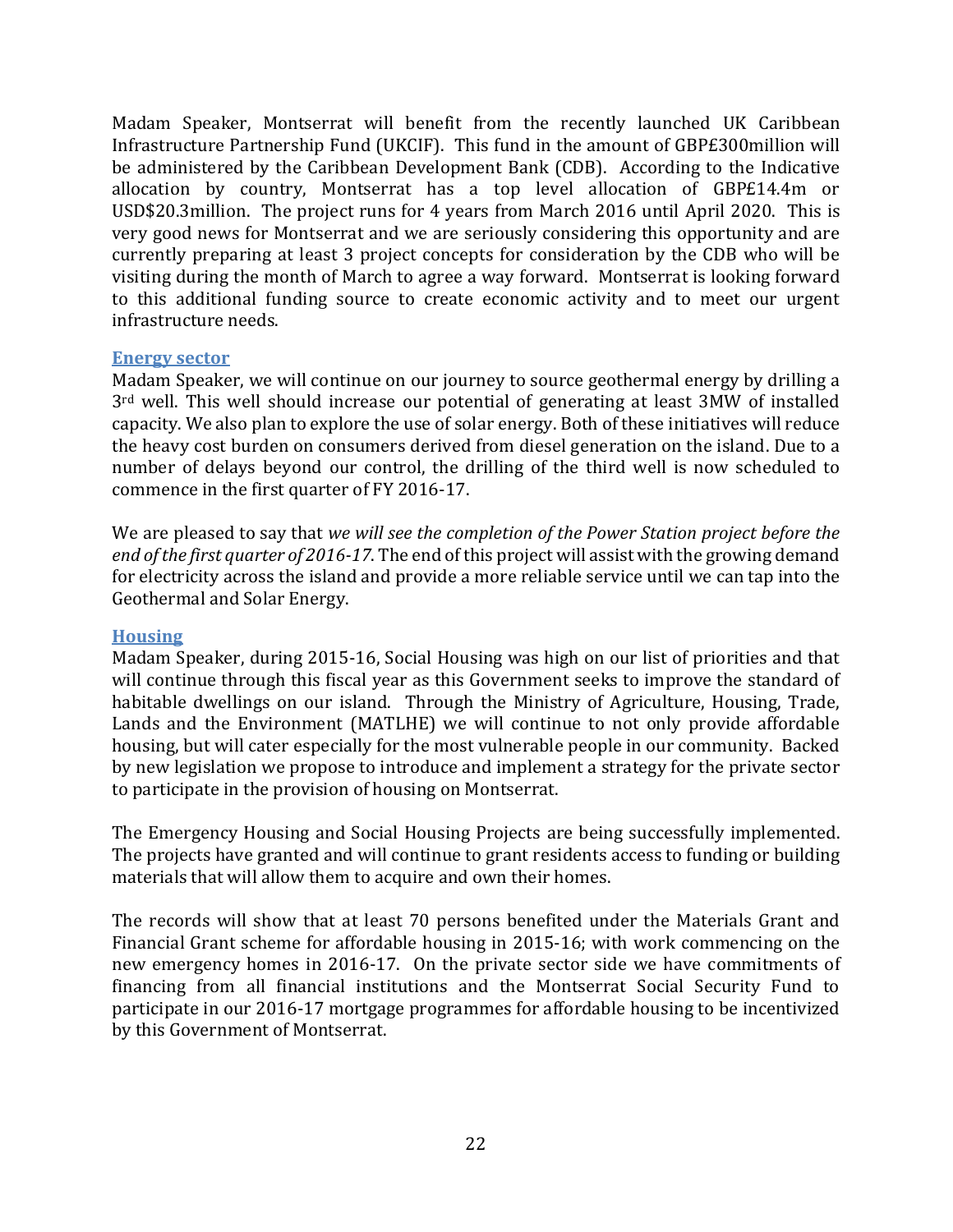#### <span id="page-22-0"></span>**Health**

Madam Speaker, the Ministry of Health will continue to focus on improvement works for the existing hospital and the clinics which began in the last quarter of 2015-16. This will keep the health infrastructure at an acceptable operational standard while plans for new and more modernized facilities are being finalized.

Madam Speaker, I will now present the estimates of Recurrent Expenditure for the 2016-17 financial year.

## <span id="page-22-1"></span>**RECURRENT EXPENDITURE 2016-17**

Madam Speaker, the 2016-17 Estimates of Revenue and Expenditure provide for total expenditure (including principal and interest repayments) of one hundred and twenty-seven million one hundred and fifty-two thousand eight hundred dollars (\$127,152,800). This is a 0.85 percent decrease over \$128.24 million for fiscal year 2015-16.

There are varying degrees of changes across the various budget economic classifications for 2016-17 budgets when compared to 2015-16.

- 1. Salaries, Wages and Allowances will increase from \$45.75 million to \$47.56 million. This minor 0.4 percent increase is mainly attributed to the reintroduction of increments, the filling and establishment of positions in critical areas such as in Education and Social Services.
- 2. Goods and services decreased from \$37.3 to \$36.5 million. This 2.3 percent decrease is basically the discontinuation of the Contingency Fund in favour of increases in the number of scholarships granted and increases to education and support the continued maintenance of our buildings and equipment and supplies and materials.
- 3. Interest Payments increased from \$0.23 million to \$0.34 million, 48.1 percent. This is to cover the cost of interest payments on a long outstanding debt the Montserrat Electricity Services Limited (MONLEC) now under Montserrat Utilities Ltd (MUL) for the generators purchased in 2006 and to the Montserrat Social Security Fund for the Davy Hill Housing Regeneration Programme.
- 4. Transfers and Subsidies which includes payments to our Statutory Bodies decreased from \$24.7 million to \$23.7 million. This 4.2 percent decrease comes from Montserrat paying up its dues to the Resolution Trust Corporation and its successor the Eastern Caribbean Asset Management Corporation.
- 5. Social Benefits (including Retiring Benefits) moved from \$16.9 million to \$15.3 million a decrease of 1.1 percent. This is mainly as a result of savings accruing from the transition from the retirement age from 55 years to 65 years. Spending on the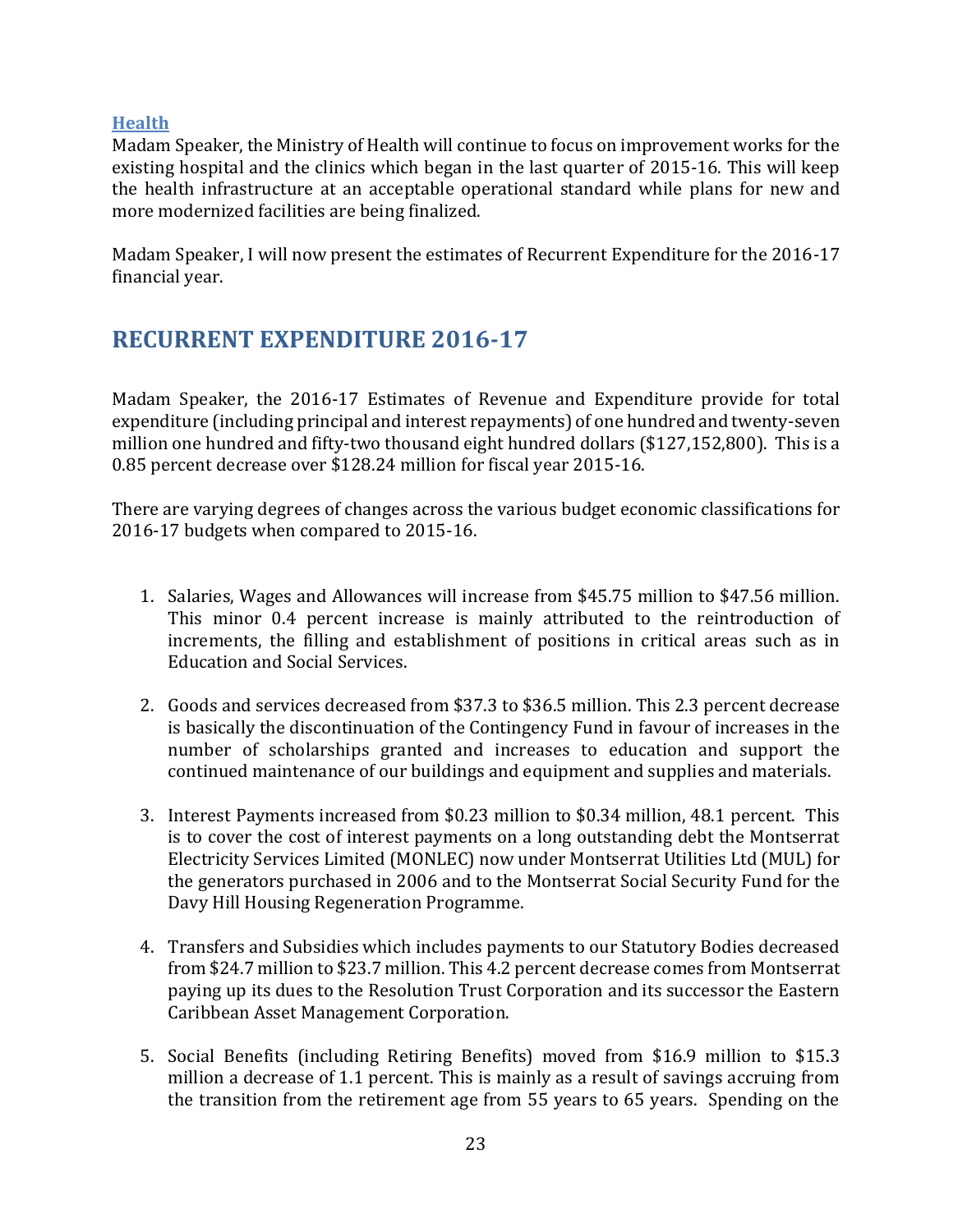subcategory of Social Protection on the other hand has increased by 11.3% moving from \$5.3 million to \$5.9 million.

6. Other Expenses which includes principal debt payments increased from \$2.9 million to \$3.3 million for the same reason as sighted on for the increase in interest payments.

Madam Speaker, I will take the time now to highlight some of the programmes put forward by the individual ministries and departments that will be undertaken in 2016-17.

#### <span id="page-23-0"></span>**Public order and safety and defence (increased by \$170k)**

Montserrat has the enviable position of having a low crime rate. This is an asset which we must leverage to drive economic interests and development. By the same token we need to ensure that the agencies which help to keep it have the resources to do so. The Police will receive additional funding for new equipment to ensure their safety, improve their investigative capabilities and for routine administrative activities.

The efficient administration of justice is important in ensuring that justice is not denied as the maxim on delayed justice implies. We have supported justice with a provision for additional staffing to efficiently manage the courts. We will also ensure that the Attorney General's Chambers has the resources necessary to provide the government with the best advice possible.

Montserrat must meet and maintain international standards in a number of areas including our prisons. We have therefore allocated additional resources to run our prison service and to ensure that the offenders are treated with the dignity and humanity guaranteed under the Constitution Order and the various treaties to which we are party.

The Royal Montserrat Defence Force has served Montserrat well for over 100 years, this Government is committed to ensuring that this institution remains fit for purpose. We are providing additional resources to improve both its capacity and capabilities to support the people of Montserrat in times of disaster and emergency.

#### <span id="page-23-1"></span>**Economic affairs (increased by \$1.65 million)**

Madam Speaker, financial crimes to include Money Laundering and Terrorist Financing, drug trafficking, people trafficking and smuggling are all on the increase across the world. Montserrat must do its part to stem the tide. That is why we have approved an increase in the staffing of the Financial Crime & Analysis Unit (FCAU). Our island and a well-functioning FCAU will go a long way towards ensuring that Montserrat can meet the international standards which will ensure that we can continue to be open for business with the international community.

In addition, this budget includes a repayment of outstanding obligations to the Montserrat Utilities Ltd and Social and the Security Fund. These obligations were made in previous years and we have made provisions to ensure that there is a commitment to clearing the outstanding amount over the medium term.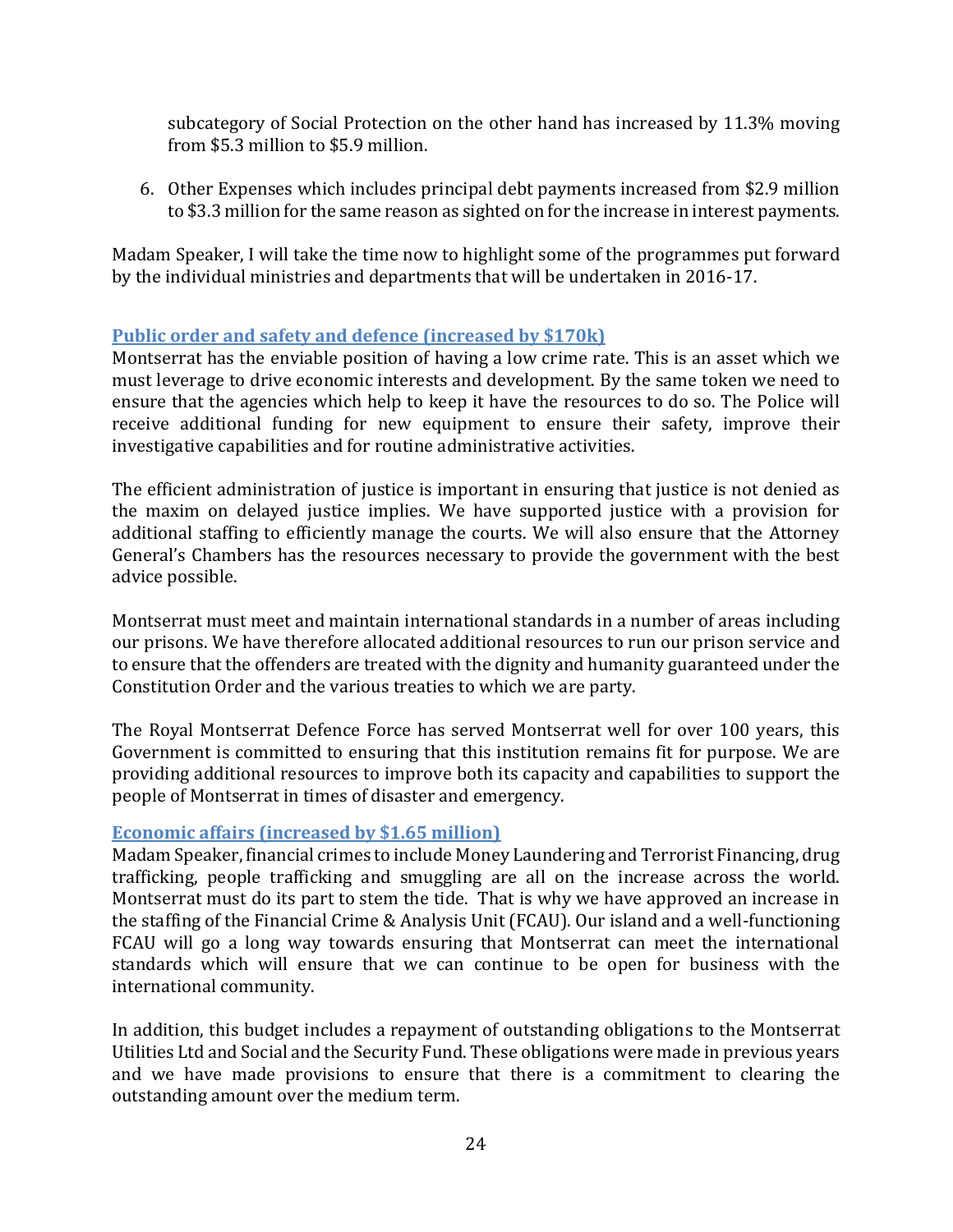#### <span id="page-24-0"></span>**Food Safety and Environmental protection (increased by \$149k)**

Madam Speaker, we continue to be committed to developing an agricultural strategy aimed at self-sufficiency, agro-processing and exportation of vegetables, processed meat and fisheries. To this end we will ensure that the newly opened abattoir becomes fully operational and we will also take steps to protect our local flora and fauna.

The Ministry of Agriculture has completed the process of constructing and equipping an abattoir which when fully operational is expected to meet the objectives of:

- 1. providing high quality local meat products for use locally and possible export in the future;
- 2. reinstatement in monitoring meat production by public health officials;
- 3. improving consumer confidence in locally produced meat;
- 4. safe regulation of local meat production;
- 5. further diversification of the economy when meat products are produced and exported;
- 6. renewed interest in the butchering trade;
- 7. training of butchers in modern practices, techniques and equipment and
- 8. improving the sustainability of the butchering trade

This budget provides the relevant funds required for operating the facility.

#### <span id="page-24-1"></span>**Human Development and Well-Being**

Madam Speaker, it is our aim to create opportunities through which our people can fulfil their hopes and enjoy a reasonable quality of life. That is why we have committed to a people first approach to our programmes and have increased the resources allocated to Education, training and youth development.

#### <span id="page-24-2"></span>**Education and Training (increased by \$718k)**

We believe that our children are the future of Montserrat and that they must be taught well in preparation for the leadership roles they will undertake. As a result there is an increase in the budget for teaching and learning resources and supplies from Early Childhood right up to the Monserrat Secondary School. We will also enhance our partnerships with the two private primary schools, St. Augustine Primary School and the Lighthouse Community Academy.

We did not stop there, the Montserrat Community College (MCC) will also have its budget increased to enable it to continue to prepare our students for higher education while at the same time developing and strengthening its Technical and Vocational Training Programmes.

We must prepare our people with the range of skills and technical capabilities needed to provide for the medium and long term development of Montserrat. The MCC is poised to become the hub for the OECS-EU Eastern Caribbean Institute of Tourism. This will expand the educational services it now provides while generating some additional economic activity. While the main delivery method is online, students are expected to come on island for part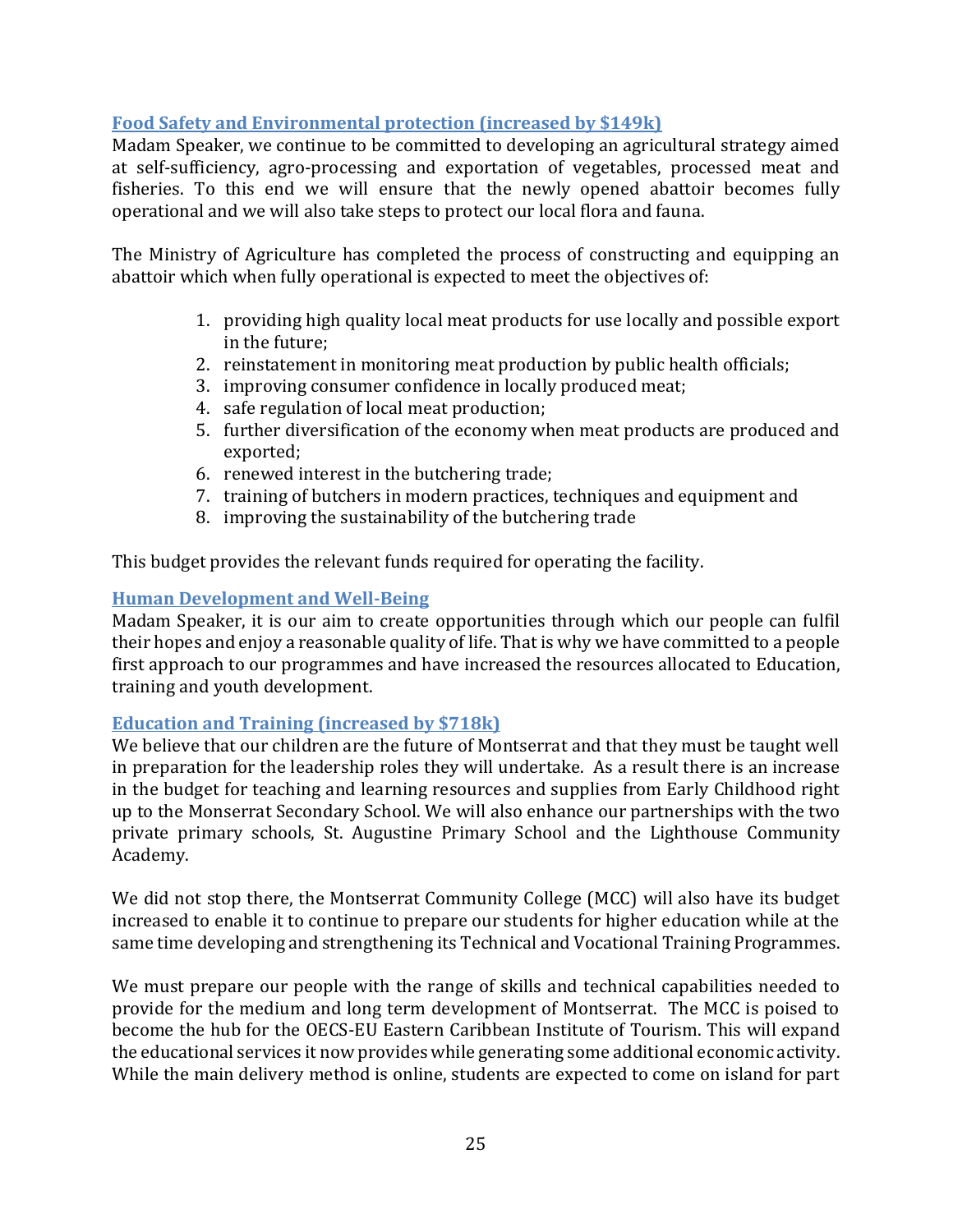of the programme. Madam Speaker, this will benefit our taxi operators, hotels, guesthouses and restaurateurs.

Madam Speaker last year we increased the number of scholarships available to our people and this year we will continue with this trend. A greater number of persons will be able to pursue their dreams of higher education this year. Thanks to the Prime Minister of Antigua, I was able to secure 1 scholarship per year which can be pursued either at the College of Medicine or the American International College of Arts and Science in Antigua.

#### <span id="page-25-0"></span>**Healthcare services and infrastructure (increased by \$1.9 million)**

Madam Speaker, this government has set out to address the perennial problems of the funds allocated to the health care system. The hospital supplies, pharmaceuticals and food budget lines have been increased to more appropriate levels. We will continue to address the replacement of obsolete and aging equipment in in the Glendon Hospital and our clinics as well as the purchase of new equipment in order to provide more and better services negating the need for some routine tests having to be done off-island. With all this equipment we are acquiring we are also being responsible and putting in funding to maintain it and the healthcare facilities.

#### <span id="page-25-1"></span>**Social Protection – Child Safeguarding (increased by \$1.81 million)**

Madam Speaker, we committed ourselves to making sure that all vulnerable people who need reasonable assistance will get it – whether they live on their own or with relatives. The increased protection of our children and vulnerable youth has been prioritised within our Policy Agenda 2015-16 to 2018-19. To safeguard and protect children requires a holistic, integrated approach with all agencies working together. We have committed to ensuring that our agencies have the resources required to ensure that our children are protected and safe.

We are not only concentrating on corrective child safeguarding, but are also taking steps to support our youth in positive initiatives. That is in part why we have provided additional resources to the education system.

The more vulnerable elderly members of our community and those who struggle with poor mental health also require our help. We are providing additional care workers to support and protect these vulnerable persons.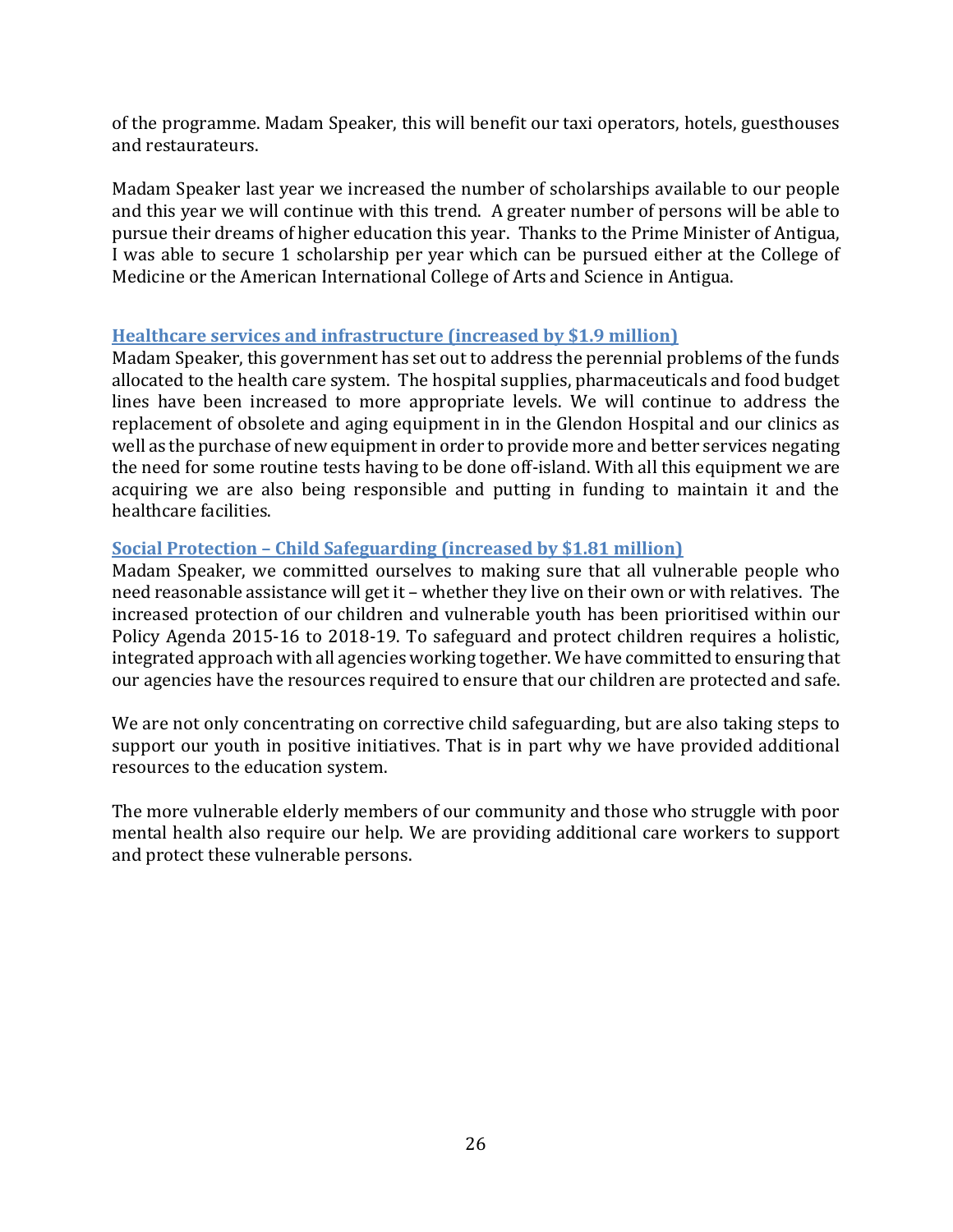## <span id="page-26-0"></span>**RECURRENT REVENUE 2016-17**

Madam Speaker, the revenue estimates for 2016-17 is \$126.49 million, which represents a 1.4 percent decrease over the 2015-16 estimates of \$128.24 million. This projection is based on a combination of new revenue measures, and a planned reduction based on a one-off increase for healthcare equipment received in 2015-16 and modest economic growth expectations of around 1.4 percent.

The new revenue measures for 2016-17 totalling \$81,600 are as follows:

- 1. Implementation of Tax Compliance Certificate Charge \$15,000
- 2. Increase Customs Officer Fees to cover quarantine service by \$37,000
- 3. Implementation of Livestock Slaughtering Fees \$20,000
- 4. Increase in Planning Application Fees \$600
- 5. Increase in Electrical Inspection Fees \$9,000

An estimated \$47.27 million (37.4 percent of total recurrent revenue), is projected to come from domestic revenues. Budget Support is expected to contribute \$79.22 million or 62.6 percent.

## <span id="page-26-1"></span>**OVERALL BUDGET - RECURRENT AND CAPITAL**

Madam Speaker, the total budget allocation for the fiscal year 2016-17 is \$165.92 million. This Appropriation Bill excludes certain new capital projects since negotiations are still ongoing and since the necessary stages of development projects often do not readily fit in with the annual budget process. Once the negotiation process is concluded, as has happened from year to year, we will return to this Honourable House to have these approved through a Supplementary Appropriation Bill.

The estimated revenue from local sources is \$47.3 million. Tax revenues are expected to account for approximately 83 percent of revenue generated locally. Fees, fines, permits, rents, interests and licenses will be expected to generate 12 percent of the total revenue. Grants for funding the recurrent budget are \$79.2 million for a total recurrent expenditure of \$127.15 million. This represents a 3 percent increase (3.4 million) on Her Majesty's Government's commitment from 2015-16 of \$76.6 million for the 2016-17 budget.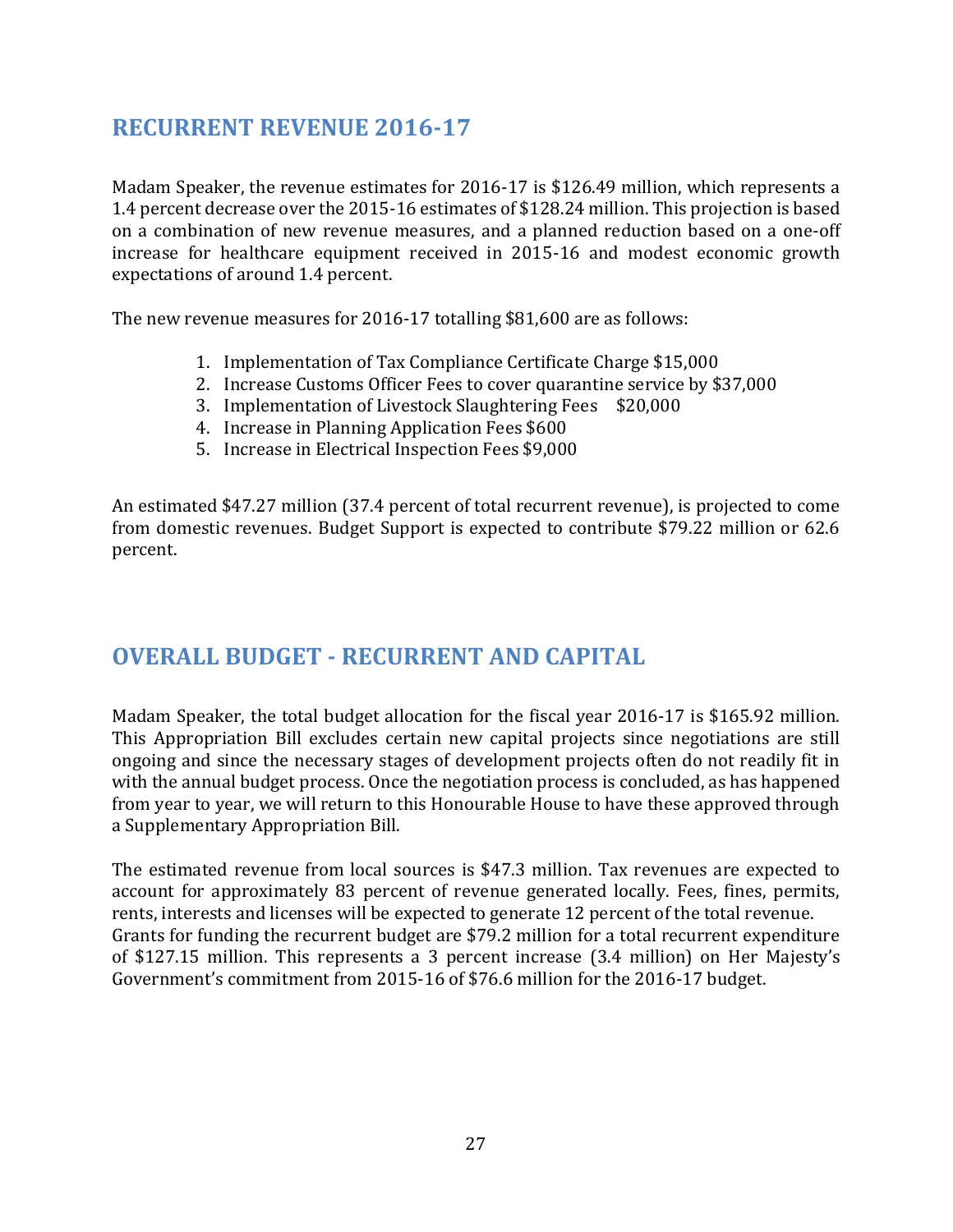## <span id="page-27-0"></span>**Allocation by Ministries and Programmes**

The Recurrent Budget reflects a number of policies and programmes aimed at moving government towards fiscal sustainability. The recurrent budget is used to facilitate salaries, wages, and operational expenses of the Ministries and Departments across government.

- The Police and Fire Services will receive \$6.2 million or 4.9 percent
- Legal will receive \$1.74 million or 1.4 percent
- Magistrate's Court will receive \$0.34 million or 0.3 percent
- Supreme Court will receive \$0.71 million or 0.6 percent
- Legislature will receive \$1.47 million or 1.2 percent
- Audit Office will receive \$1.26 million or 1 percent
- Office of The Deputy Governor will receive \$31.9 million or 25.1 percent
- Public Prosecution will receive \$0.65 million or 0.5 percent
- Office of The Premier will receive \$11.76 million or 9.2 percent
- Ministry of Finance and Economic Management will receive \$12.66 million or 9.96 percent
- The Ministry of Agriculture, Trade, Lands, Housing and the Environment will receive \$6.4 million or 5.0 percent
- The Ministry of Communication, Works & Labour will receive \$19.7 million or 15.5 percent
- The Ministry of Education, Youth Affairs and Sport will receive\$ 10.9 million or 8.6 percent
- The Ministry of Health and Social Services' will receive \$21.4 million or 16.8 percent

For ease of reference, the full set of allocations is detailed in the Estimates of Revenue and Expenditure tabled in this Honourable House.

## <span id="page-27-1"></span>**Allocation by Functional Classification**

Madam Speaker, the budget has been classified according to the ten Functions of Government developed by the Organisation for Economic Co-operation and Development to allow for global comparisons. The budget resources are allocated as follows:

- 1. General Public services 30 percent;
- 2. Defence 6.3 percent;
- 3. Public Order and Safety 7.2 percent;
- 4. Economic Affairs 29 percent;
- 5. Environmental Protection 0.7 percent;
- 6. Housing and Community Amenities 0.4 percent;
- 7. Health 12.2 percent;
- 8. Recreation, Culture, and Religion 2.1 percent;
- 9. Education 7.4 percent;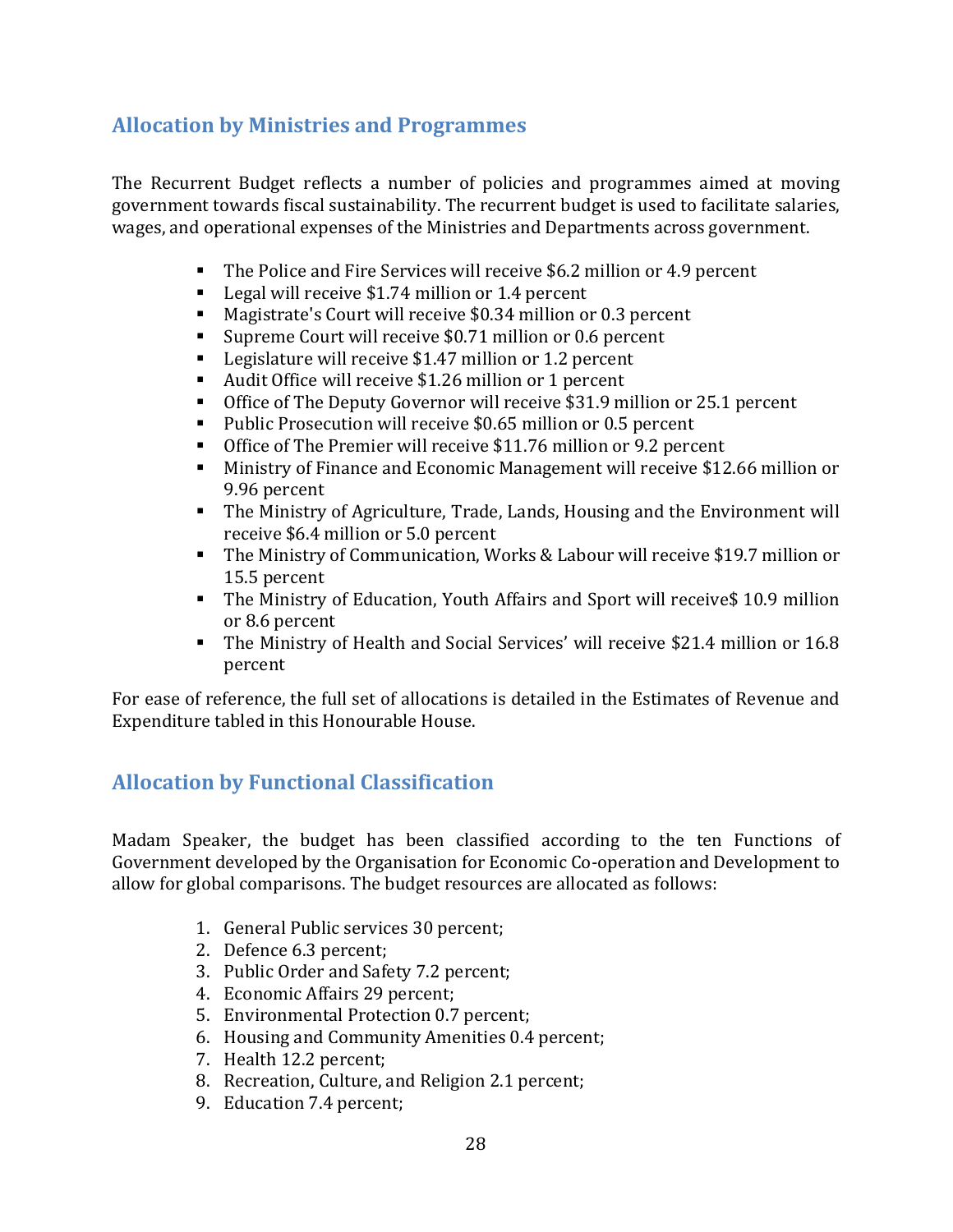10. Social Protection 4.6 percent.

#### <span id="page-28-0"></span>**Public Debt**

Government of Montserrat's total debt obligation stands at just over \$12.2 million. The bulk of this debt is public guaranteed debt on behalf of the Montserrat Port Authority. The debt levels will be increased when the implementation of the MUL Power project is completed. Even though Montserrat may be incurring additional debt, our debt to GDP ratio will continue to be less than 10 percent. This is well below the fiscal benchmark of 60 percent set by the Eastern Caribbean Central Bank and by other international institutions. We want to keep it that way and therefore on the occasions when government deems it necessary to borrow, it will be done within an overall strategy with clear goals, outcomes and repayment plan.

## <span id="page-28-1"></span>**ACKNOWLEDGEMENTS**

Madam Speaker, before I conclude, let me acknowledge the efforts of not only my Ministerial Colleagues and the Ministry of Finance but of all Ministries, Departments and Offices across our Public Service, as well as Her Majesty's Government – in particular DFID and Her Excellency the Governor, the Foreign and Commonwealth Office – in providing a strategic steer with regards to budgetary and technical support and in taking forward our programmes.

Madam Speaker, we want to continue to recognise the continued budgetary support received from the Barbados Delegation, and the Director and Commission of the European Union; we look forward to working with the Delegation to progress the much needed support to enable us to program the funding for EDF 11.

Madam Speaker, we also want to express our appreciation for the support of our regional organisations in providing a sense of stability and enabling greater policy coordination.

In this regard, we acknowledge the inputs from the CARICOM and OECS Secretariats and the OECS Authority for their continued support, the CDB and CARTAC in the provision of technical and policy support and also the work of the Eastern Caribbean Central Bank through its Governor and staff in maintaining financial, monetary and fiscal stability for the region.

Madam Speaker I would also like to recognise the contribution of the Montserrat UK Office in coordinating events, and being the first point of contact on international, especially EU matters and diaspora engagements; Special thanks to the Lucy Faithful Foundation, the Carbon War Room, Statistics Canada, ECLAC and UNDP and UNICEF for providing support through funding, and technical assistance in a number of areas.